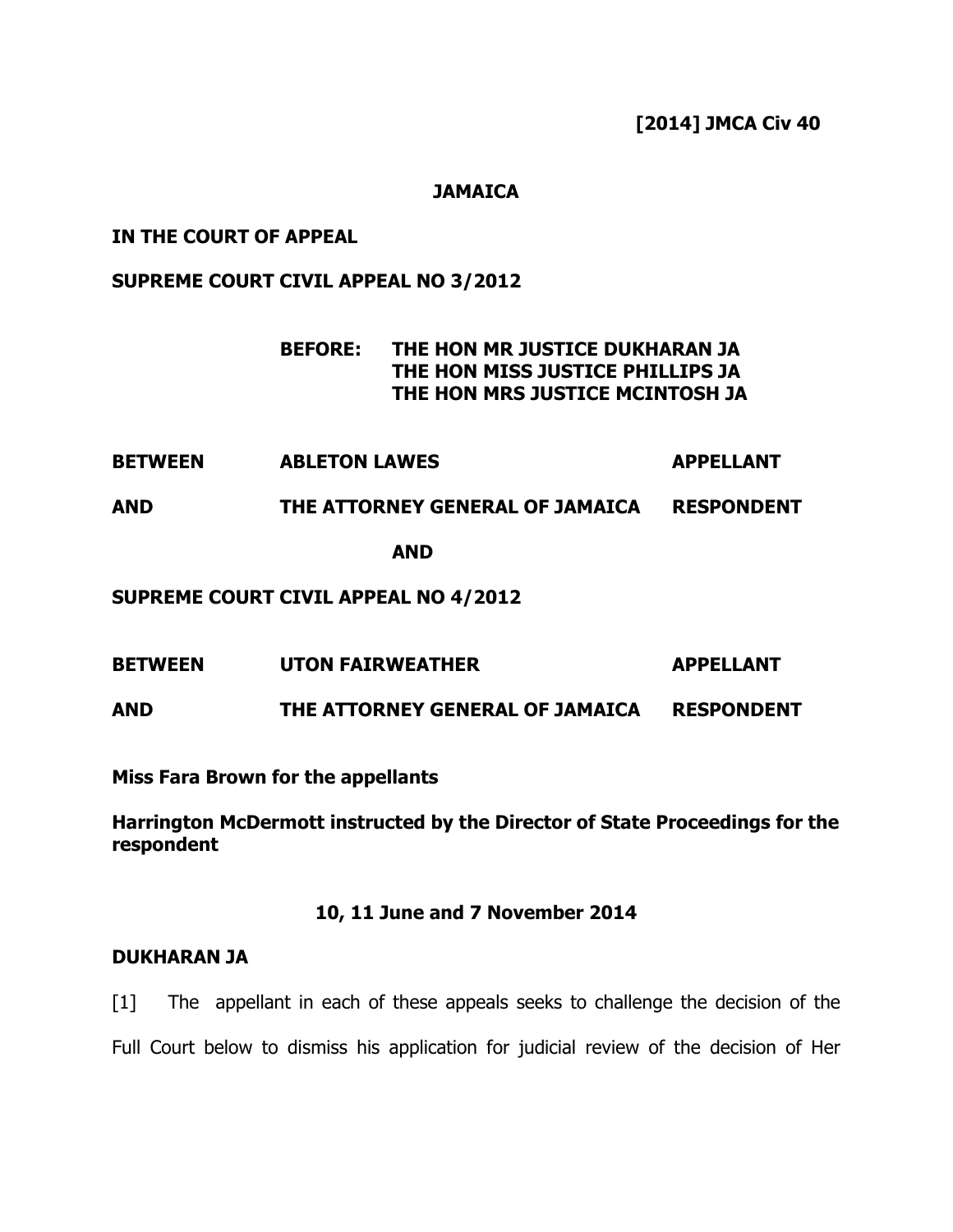Honour Mrs Feare-Gregory to have him committed to prison for failure to make payments due under a maintenance order.

[2] The matters, although unrelated, are similar in terms of their facts and raise the issue as to what is the procedure to be utilised in ascertaining whether a person's failure to make maintenance payments under a maintenance order is as a result of "wilful refusal or culpable neglect", which would thereby attract the consequence of committal to prison under section 21 of the Maintenance Act.

[3] The appellant in SCCA No 3/2012, Uton Fairweather, is father to three children in respect of whom a maintenance order was made in 1993; these sums were to be paid over to a collecting officer of the court. The order was that Mr Fairweather should pay \$350.00 per week for each child until each attained the age of 18. In 2005, warrants of distress were issued, and although disputed by Mr Fairweather, the record indicates that there were insufficient goods to levy on. As a consequence, he was brought before the court on warrants of arrest in August 2005. At that time, Mr Fairweather was in arrears of over \$500,000.00, and he made payments of \$8,000.00, \$4,000.00 and \$4,000.00 in respect of the three children. Thereafter Mr Fairweather absconded and was not located until October 2008, when he was brought to court on a warrant. The matter first came before the learned magistrate in November 2008, and at that time, Mr Fairweather was still in arrears. In January 2009 the magistrate discounted the sum owing of over \$500,000.00 by \$200,000.00, the learned magistrate having taken into account information from two of the children that Mr Fairweather had paid sums over to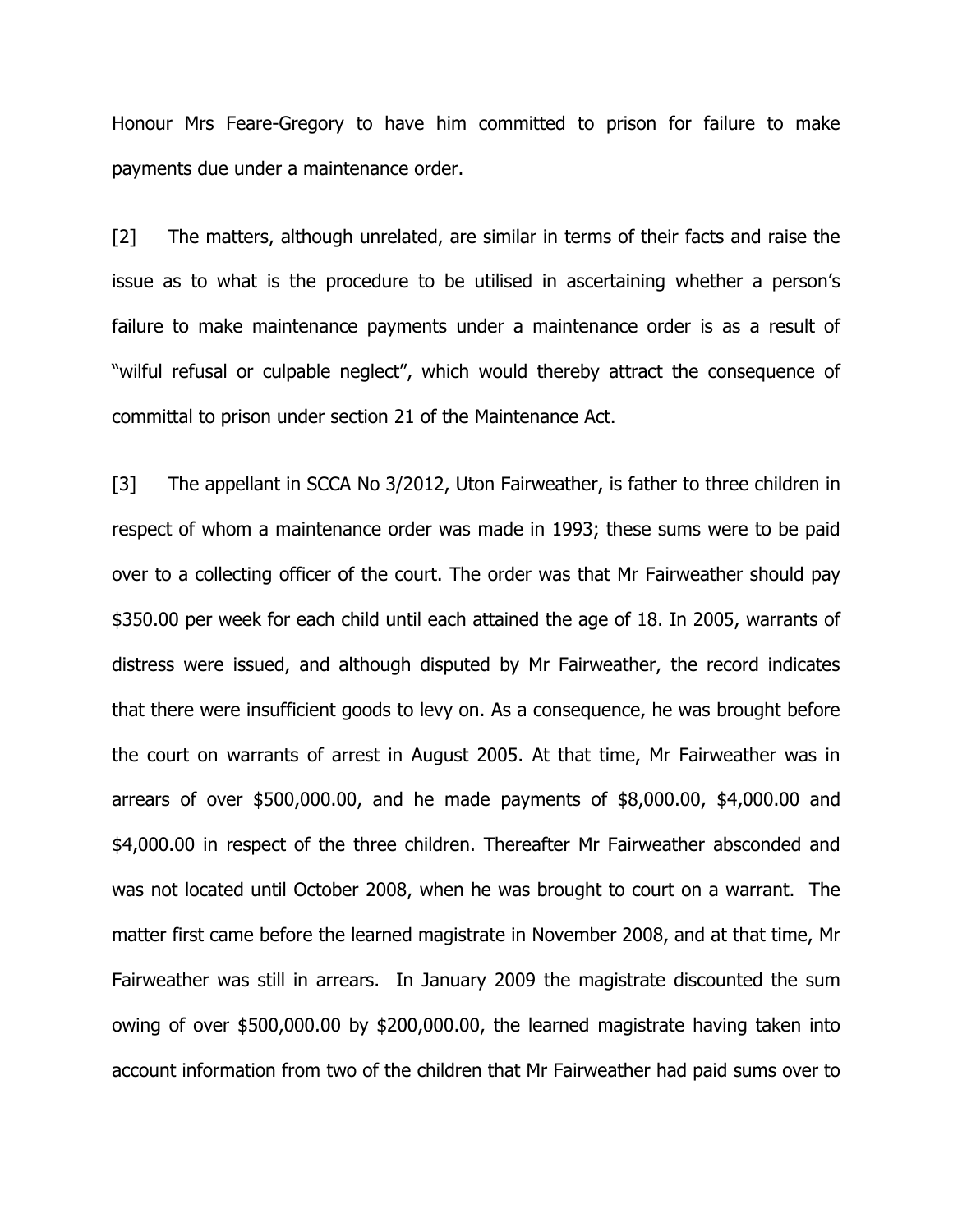them directly. This decision was appealed but was later withdrawn. The matter came up before the court several times subsequently until February 2010 when he paid \$3,000.00 and \$2,000.00 on 19 and 22 February. On 1 March 2010, Mr Fairweather again appeared before the court and paid \$2,000.00. The magistrate indicated that he should return on 5 March, but he indicated that he preferred to return on 8 March. The magistrate then ordered him to pay \$299,350.00 or serve eight days in jail and having failed to pay the sums he was taken into custody until 8 March.

[4] The appellant in SCCA No 4/2012, Ableton Lawes, appeared in the Family Court in 2006 and was ordered to pay \$3,500.00 per week plus half education and medical expenses towards the maintenance of a child he had fathered with Dianne Wilson. This appears also to have been a collecting officer's order. Although Mr Lawes, like Mr Fairweather disputed that a warrant of distress was issued, the evidence indicated that one was issued in October 2008 for the sum of \$434,000.00, but there were insufficient goods on which to levy. As a result in 2009, Mr Lawes was arrested on a warrant and brought before the court in May. On 1 June 2009, he paid \$92,000.00 and was offered bail in his own surety to return on 27 August 2009. Mr Lawes, however, did not appear before the court again until 8 March 2010 when he was brought on a "warrant on a warrant", he having absconded. On that date, the magistrate ordered him to pay \$322,000.00 or serve 10 days in custody. He having failed to pay the sums, he was taken into custody until 17 March 2010 when he was offered bail.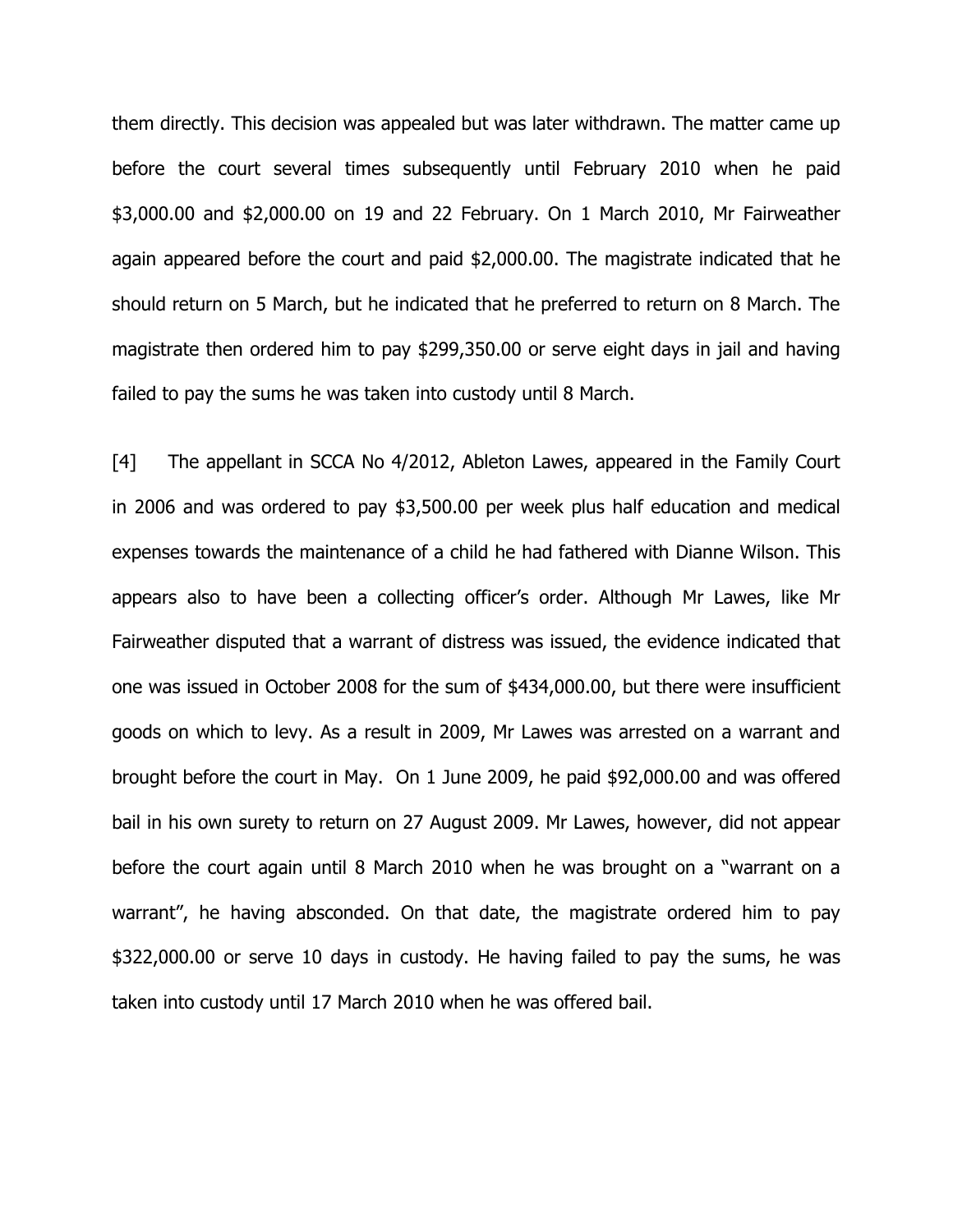[5] Both Mr Fairweather and Mr Lawes filed their claims for judicial review, on 1 October 2010 and 21 January 2011 respectively, against the orders for their committal made on 1 March and 8 March 2010 respectively. The reliefs sought in their claims were identical:

- 1. a writ of certorari to issue to quash the committal by the Resident Magistrate;
- 2. a declaration that the Resident Magistrate in committing them had acted unfairly, unlawfully and thereby acted ultra vires;
- 3. a declaration that the committal of them was in breach of their constitutional rights;
- 4. damages and exemplary damages for unlawful deprivation of liberty in breach of their constitutional rights; and
- 5. any other relief "as may be just".

[6] The Full Court after examining authorities referred to by counsel on both sides, stated that it ought to disturb the order of the Resident Magistrate only "if there is a really substantial error leading to a manifest injustice". The court then went on to consider the arguments of both parties and made the following findings:

(i) If the Maintenance Act requires a hearing and the magistrate deprived Mr Fairweather and Mr Lawes of such, then any incarceration would be a breach of natural justice. Additionally, it is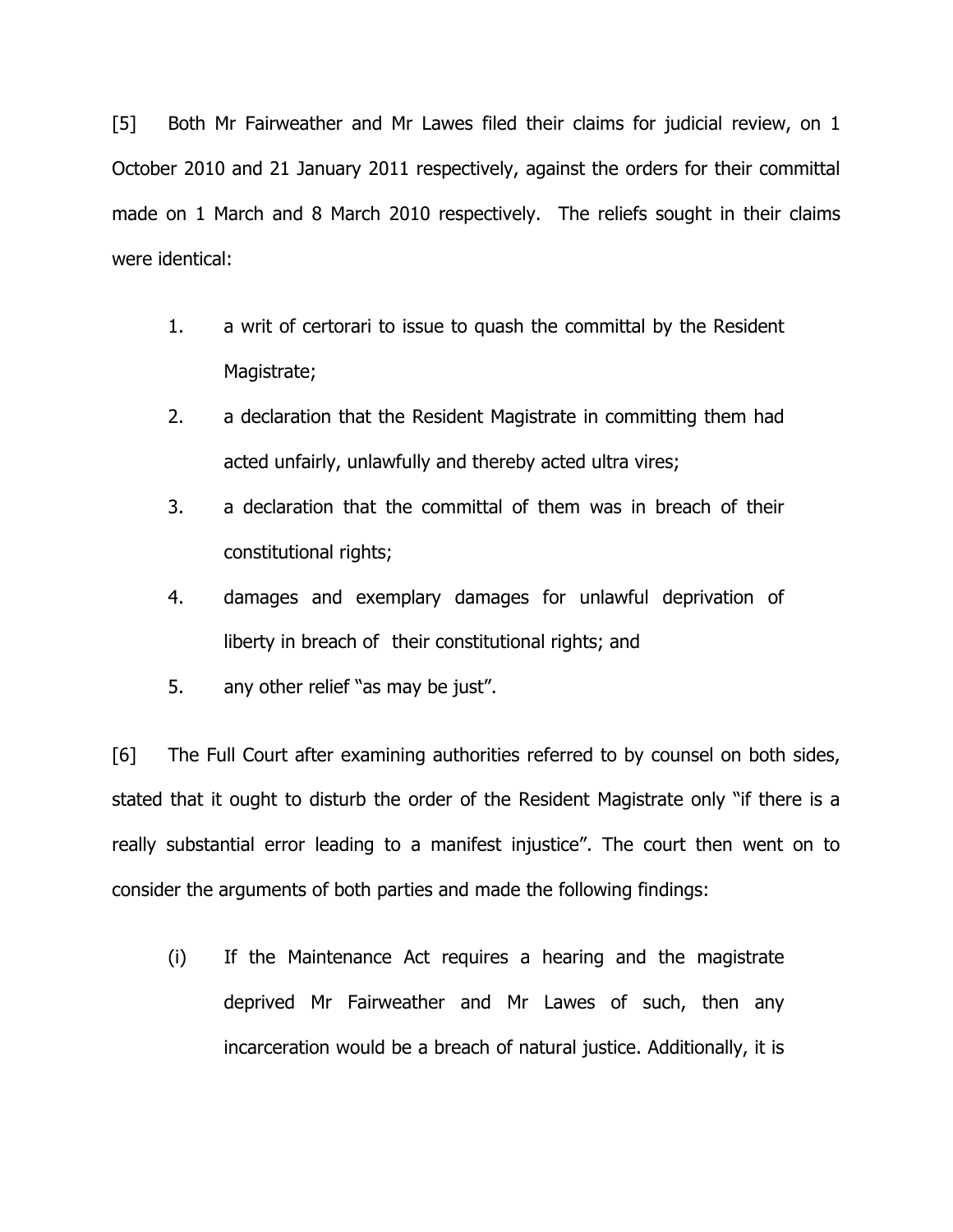clear that an individual ought not to be deprived of his liberty without the opportunity to be heard.

- (ii) There is no wording in the section or in any other place in the Act that indicates that there ought to be a formal hearing. The Act requires that the magistrate consider all the relevant factors to ascertain that there was in fact wilful refusal or culpable neglect. The Act required her to advert her mind to the facts known to her and consider whether there was wilful refusal or culpable neglect.
- (iii) The facts set out indicated that the magistrate had material by which she could come to the conclusion that there was wilful refusal or culpable neglect. The detailed nature of the affidavits filed by the magistrate in both matters indicated that the relevant facts were considered by her.
- (iv) Contrary to the magistrate's assertion contained in her affidavit, there was no duty on counsel to request a hearing. However, it was clear that the magistrate had extensive interactions with Mr Fairweather and Mr Lawes, personally and through their counsel, and that she used the information gleaned from those interactions to come to her conclusion.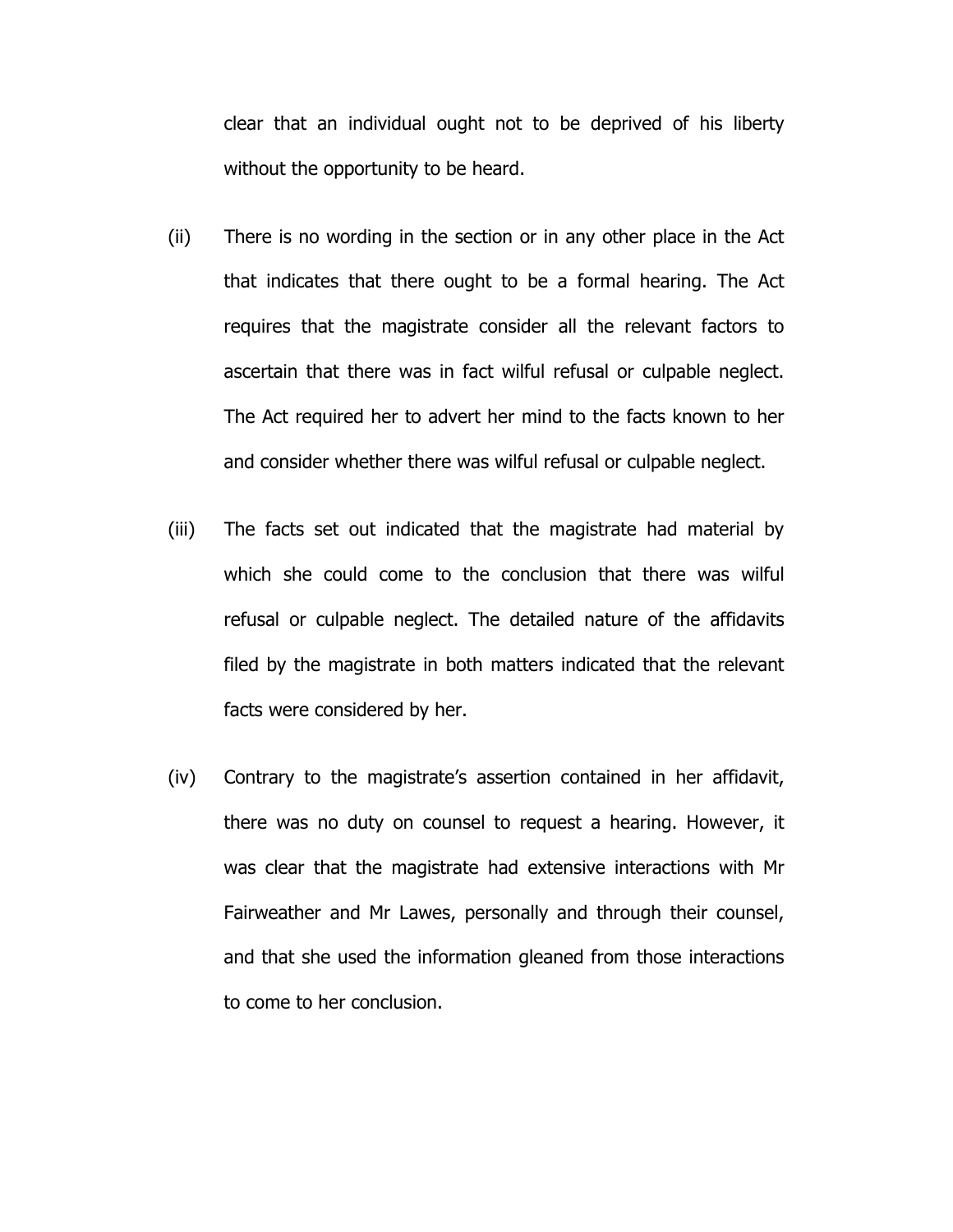[7] The Full Court also indicated that though it was "clear in totality that the judge acted within her powers", it was of the view that it would be appropriate to suggest some guidelines in relation to [the] procedure to be employed by judges when committing individuals. These guidelines include a magistrate: informing an individual who is likely to be committed, of the factors leading to the decision to commit, before the committal order is made; setting out in clear and concise language what order he intends to make; and giving the individual an opportunity to respond before the committal order is made.

[8] Both Mr Fairweather and Mr Lawes filed eight grounds of appeal challenging the decision of the Full Court. They read:

- "1. The learned Judges erred in finding that the learned Resident Magistrate did not act in excess of her jurisdiction.
- 2. The learned Judges erred in finding that there is no duty on the part of a learned Resident Magistrate to inquire of the person who is to be committed before being satisfied of the fact that the person's conduct amounts to a wilful refusal or culpable neglect.
- 3. The learned Judges erred in not applying the principle of natural justice to the Appellant's case: in particular that the Appellant should have been given the opportunity to be heard before being committed.
- 4. The learned Judges erred in failing to consider whether the actions of the learned Resident Magistrate amounted to a breach of the Appellant's constitutional right to liberty.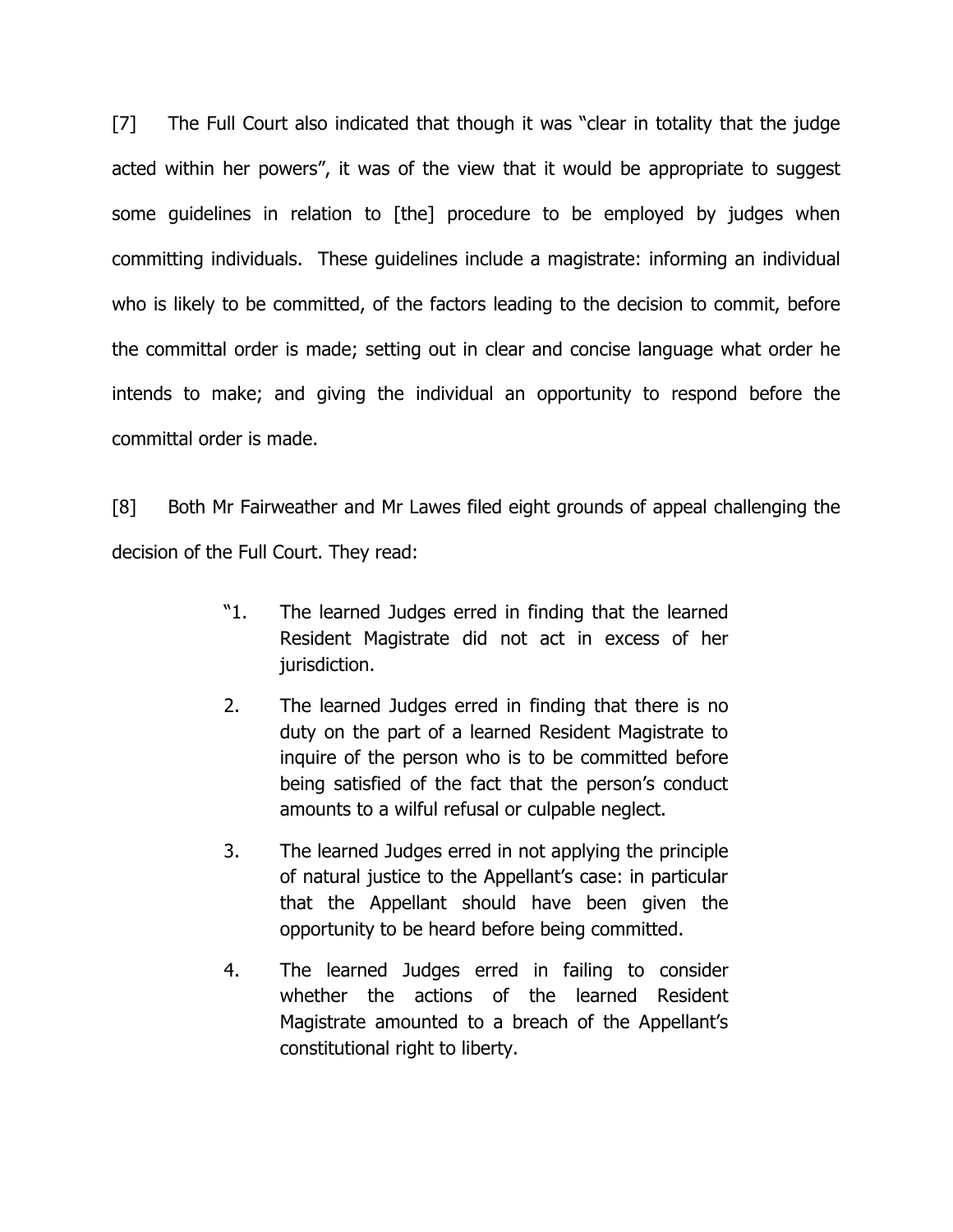- 5. The learned Judges erred by not finding that it was necessary in the Appellant's case for the learned Resident Magistrate to inform the Appellant who is likely to be committed of the factors that have led the Judge to that conclusion; and further that the learned Resident Magistrate should have set out in clear and concise language what order she intended to make. In the absence of so doing the learned Judges should have made a declaration accordingly.
- 6. The learned Judges erred in finding that a declaration should not be made in this case.
- 7. The learned Judges erred in finding that a declaration should not be made in this case. [sic]
- 8. The learned Judges erred in finding that damages should not be granted to the Appellant."

[9] Before recounting the submissions of the parties, it is necessary to set out the provisions of section 21(1) of the Maintenance Act, because, as the Full Court observed, and with which I agree, the resolution of this matter is dependent on the interpretation to be given to these provisions. The section provides:

> "**21.-(1)** A person shall not be committed to an adult correctional institution for default in payment under a maintenance order unless the Court is satisfied that the default is due to the wilful refusal or culpable neglect of that person."

[10] Miss Brown submitted that both in terms of grounding the context and the remedies sought, judicial review was the most appropriate course for Mr Fairweather and Mr Lawes to have taken. She submitted that the appeal raised three important questions: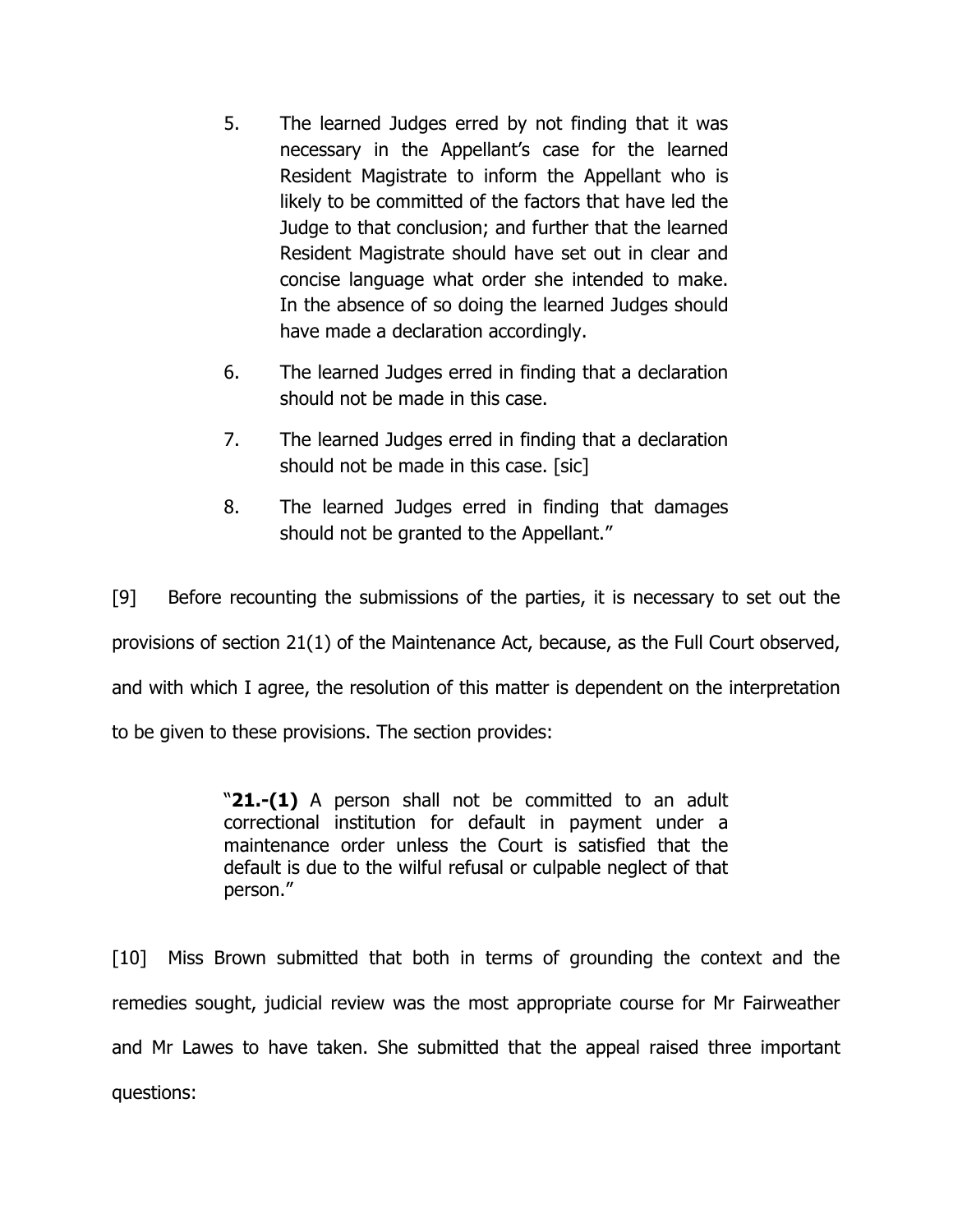- (i) What does it mean to be satisfied and was that condition met in the circumstances?
- (ii) What is the effect of committing a person without complying with the requirement to be satisfied?
- (iii) If there has been a failure to adhere to the requirements of the law, what are the available remedies?

[11] In relation to question one, it was submitted that in order to be satisfied of "wilful refusal or culpable neglect", what is necessary is that enquiry be made of the person who is brought before the court as to his/her circumstances and why he/she has not paid. Counsel submitted that there is a need to carry out the requirement in reference to a criminal standard or the very highest civil standard, and importantly, the burden of proof rests on those seeking to deprive a person of his/her liberty. In this case, the burden was on the magistrate. In support of this submission, counsel relied on **Lloyd and Others v UK** [2005] ECHR 147 (para [54]) and **Gardner v Gardner** [2012] JMSC Civ 160. The mental element required is recklessness or a high degree of negligence, it was submitted, and reliance was placed on **R v Luton Magistrates**' Court exparte Sullivan [1992] 2 FLR 196. It is impossible to be satisfied to the standard that is required without making an enquiry, counsel argued. It was further argued that as part of the process of the enquiry, the magistrate should take notes so that if the need arises, he/she would be able to refer to the factors that he/she took into account.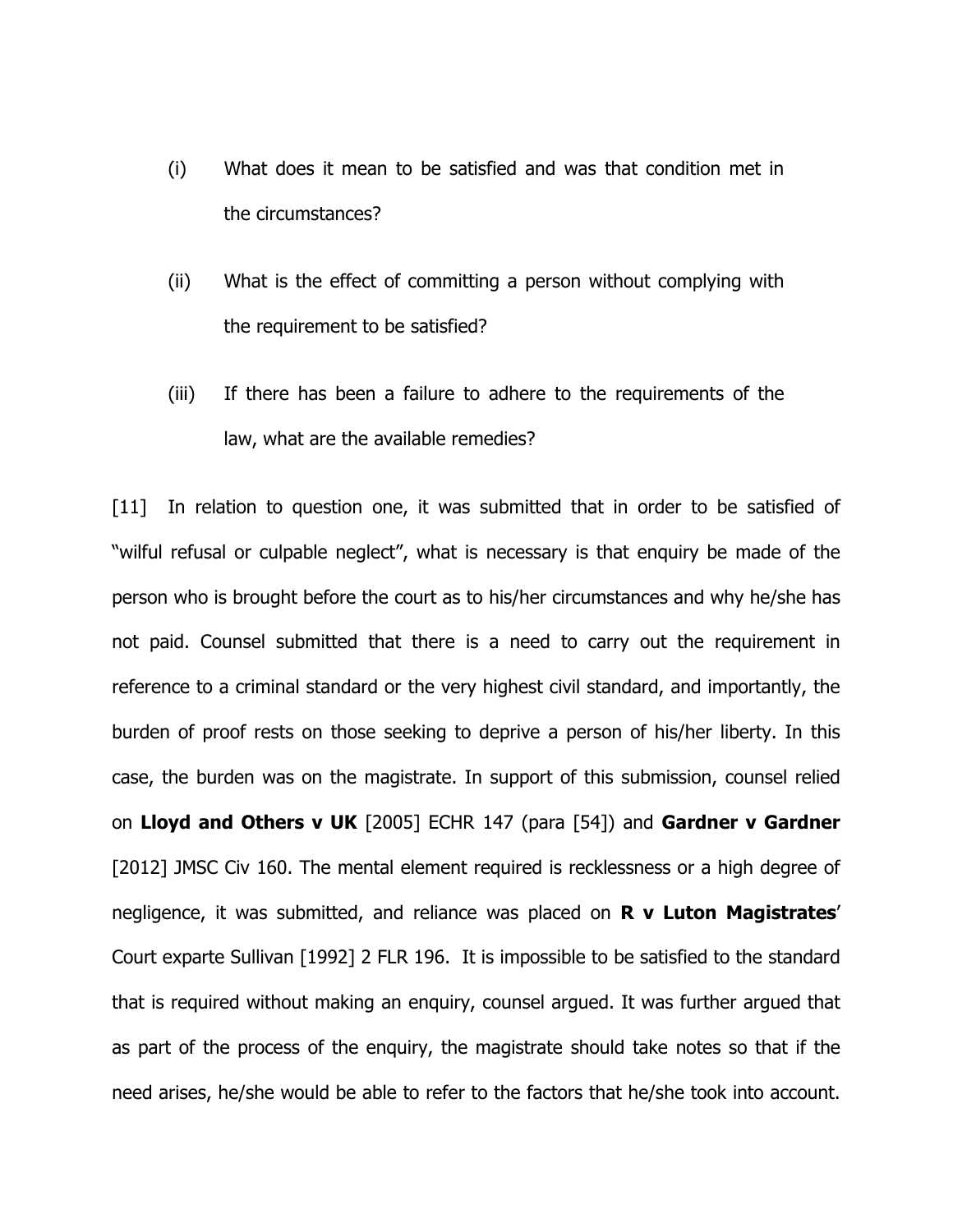Counsel submitted that the reason for the requirement to enquire is that one cannot reasonably arrive at being satisfied without one. Thus, the duty to enquire imposed by the statutes of the United Kingdom reflects the common law. Further, it was argued, the principle of requiring a full means inquiry is not a distinguishing feature of English legislation, but is a confirmation of the fact that the principle has general application to committal whether it is expressed in statute. For this submission, counsel relied on **Ex parte Sullivan**.

[12] Miss Brown also argued that if there was an enguiry on an earlier occasion, this would not suffice and so it would still be necessary to enquire on the day when the committal is being imposed, because the circumstances may have changed. A failure to address the current circumstances amounts to non-compliance. To support this submission, reference was made to **Lloyd**. Counsel argued that the evidence put forward by the Resident Magistrate in this case did not meet this requirement. The only evidence that was heard by the magistrate was in relation to the quantum of the arrears, she submitted. She referred to the affidavit of Mr Fairweather arguing that there was not even a pretence of an inquiry. The appellant's account, counsel argued, was not denied by the magistrate, who stated that it was open to her to find wilful refusal on the basis of what took place before. She referred to the magistrate's affidavit, arguing that it was open to conclude that the magistrate did not think of "wilful refusal or culpable neglect" at all whilst the appellant was being committed, but had put this information forward retrospectively. There was nothing to indicate that she had thought of it. On the other hand, if she had thought of "willful refusal or culpable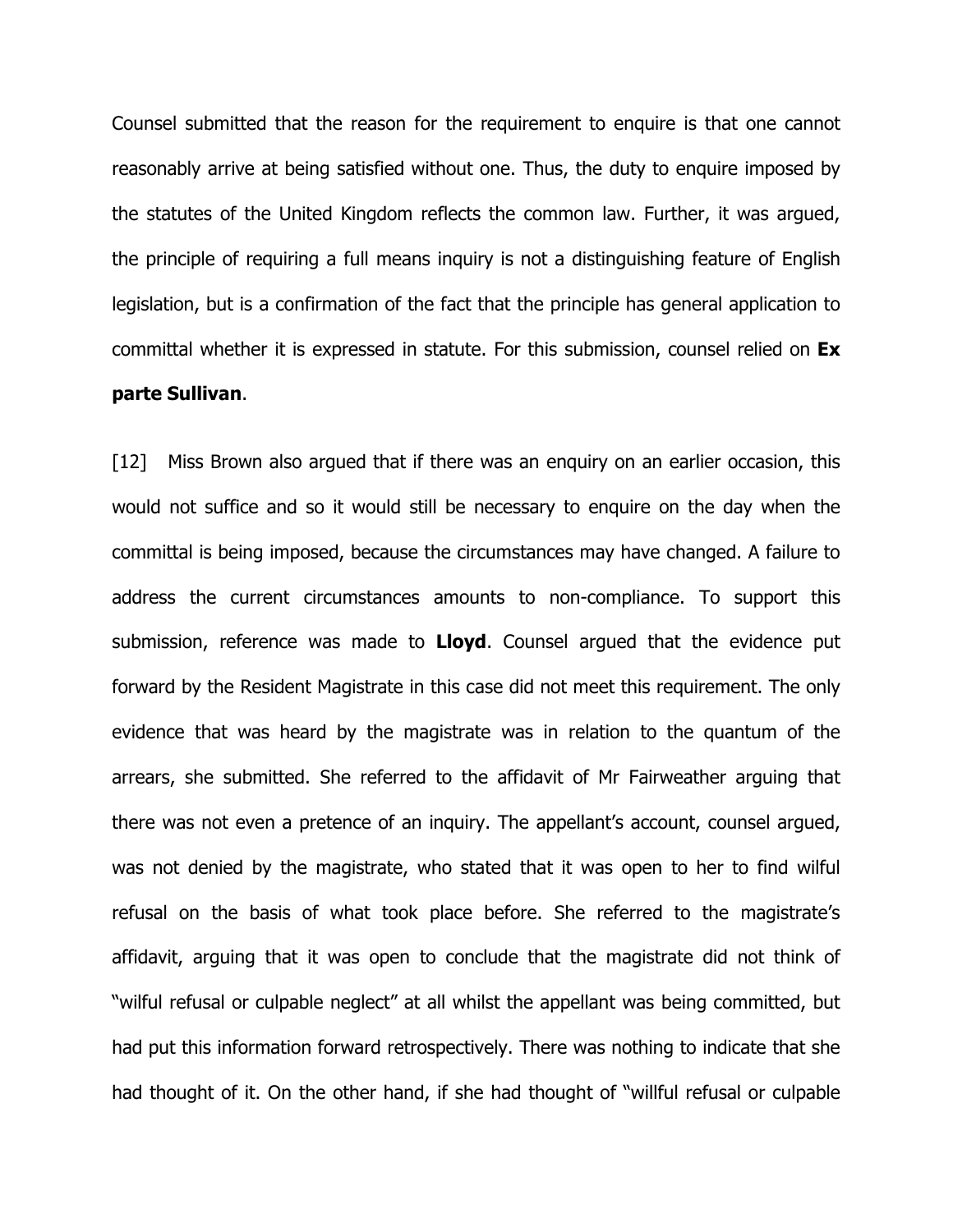neglect but failed to disclose this, this would be an obvious irregularity. She submitted that the power under section 21(1) to commit is reserved for conduct that represents a "flying in the face of the court" and not for impecunious persons such as Mr Fairweather.

[13] Counsel further submitted that if the Full Court can be said to have found that there is no duty to enquire but, to state by way of an alternative that there is a duty to inform the person of what is being considered, this is not an appropriate substitute and does not comply with section 21.

[14] In relation to question two Miss Brown submitted that the magistrate acted in excess of her jurisdiction. Counsel cited the case of **McC v Mullan and Others** [1984] 3 All ER 908, in which, it was submitted, the House of Lords stated that a decisionmaker may be regarded as acting without, or in excess of, jurisdiction where there has been a failure to observe a "statutory condition precedent". She relied also on **R v Manchester City Magistrates' Court ex parte Davies** [1989] 1 All ER 90 in which the court held that the duty to enquire is a condition precedent and therefore a failure to enquire was a failure to fulfil the statutory condition precedent, which was in excess of jurisdiction. Counsel submitted that even though in Jamaica, the Maintenance Act imposes a differently worded statutory condition precedent from that of England, in England whenever there is reference to being satisfied of wilful refusal or culpable neglect, the law stipulates the need for an enquiry, and she referred to the Magistrates' Courts Act 1980 and the Community Charge (Administration and Enforcement) Act of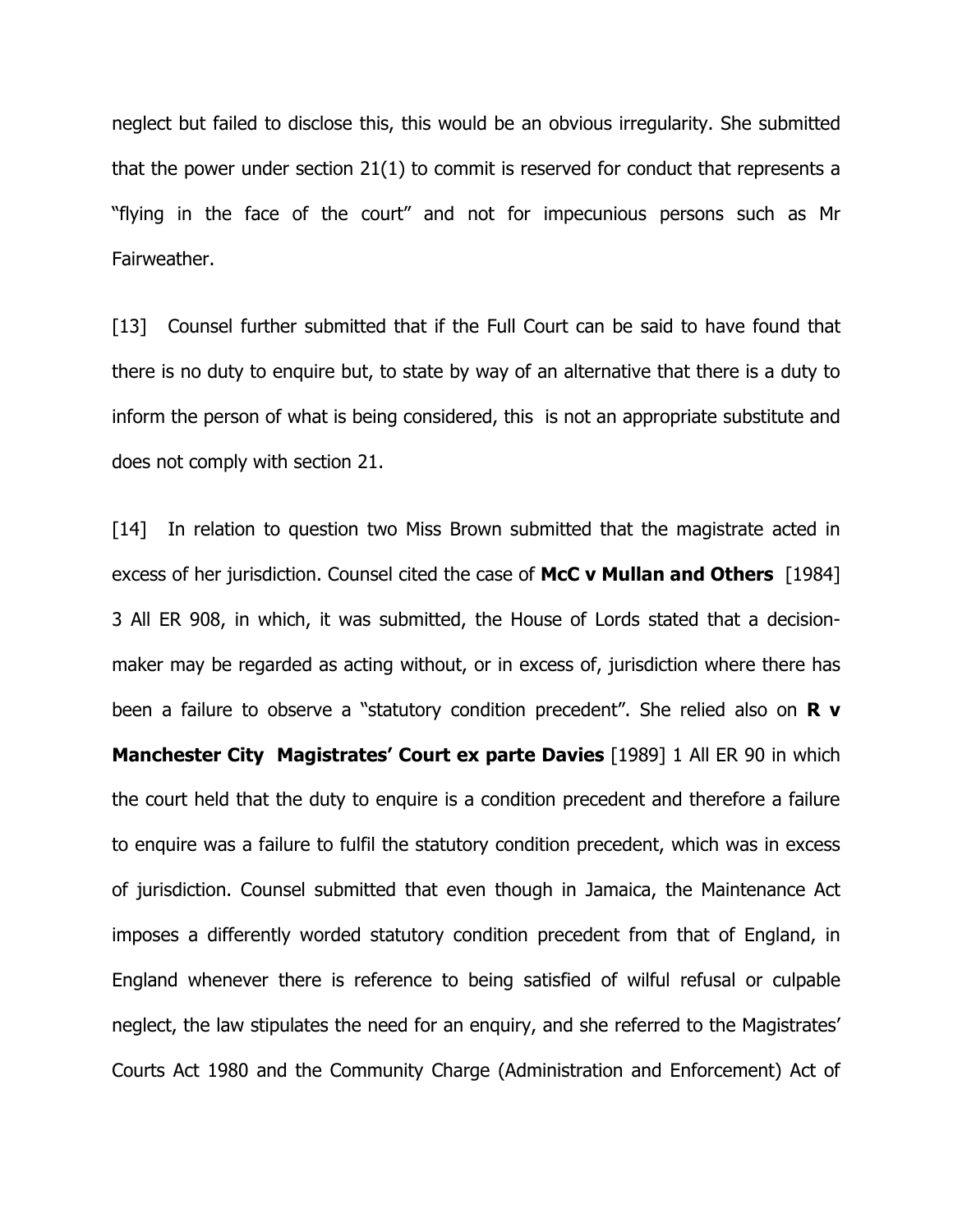England. Therefore, a failure to enquire is a failure to comply with a condition precedent, she argued.

[15] Counsel also submitted that the failure to enquire is a breach of natural justice, which cannot be surmounted by the assertion that the statute does not require it. It matters not, counsel asserted, that if the opportunity to be heard had been given that the result would have been the same. The denial of the opportunity to be heard is a denial of procedural fairness. Miss Brown submitted further that the duty of the court in judicial review decisions is to confine itself to the question of legality and the Full Court erred in considering the merits of the case as decisive. An abundance of merits cannot rectify a process which is null, and for the court to resolve the matter by this reasoning would be a gross and fundamental error, she argued. The respondent's submission highlighted the approach of treating judicial review as if it were an appeal on the merits, counsel submitted.

[16] In relation to question three, it was submitted that the appellants' constitutional rights to personal liberty and freedom of movement had been violated by the order for committal, and accordingly, the appellants should be granted relief. A declaration, it was submitted, should be made because used in conjunction with the writ of certiorari this measure would serve to invalidate the order made by the magistrate. Further, it is inappropriate for an order to remain on the records of the court when that order is void for being made in excess of jurisdiction. It was also submitted that certiorari is an appropriate remedy where an order is void. In this case, the order had expired as the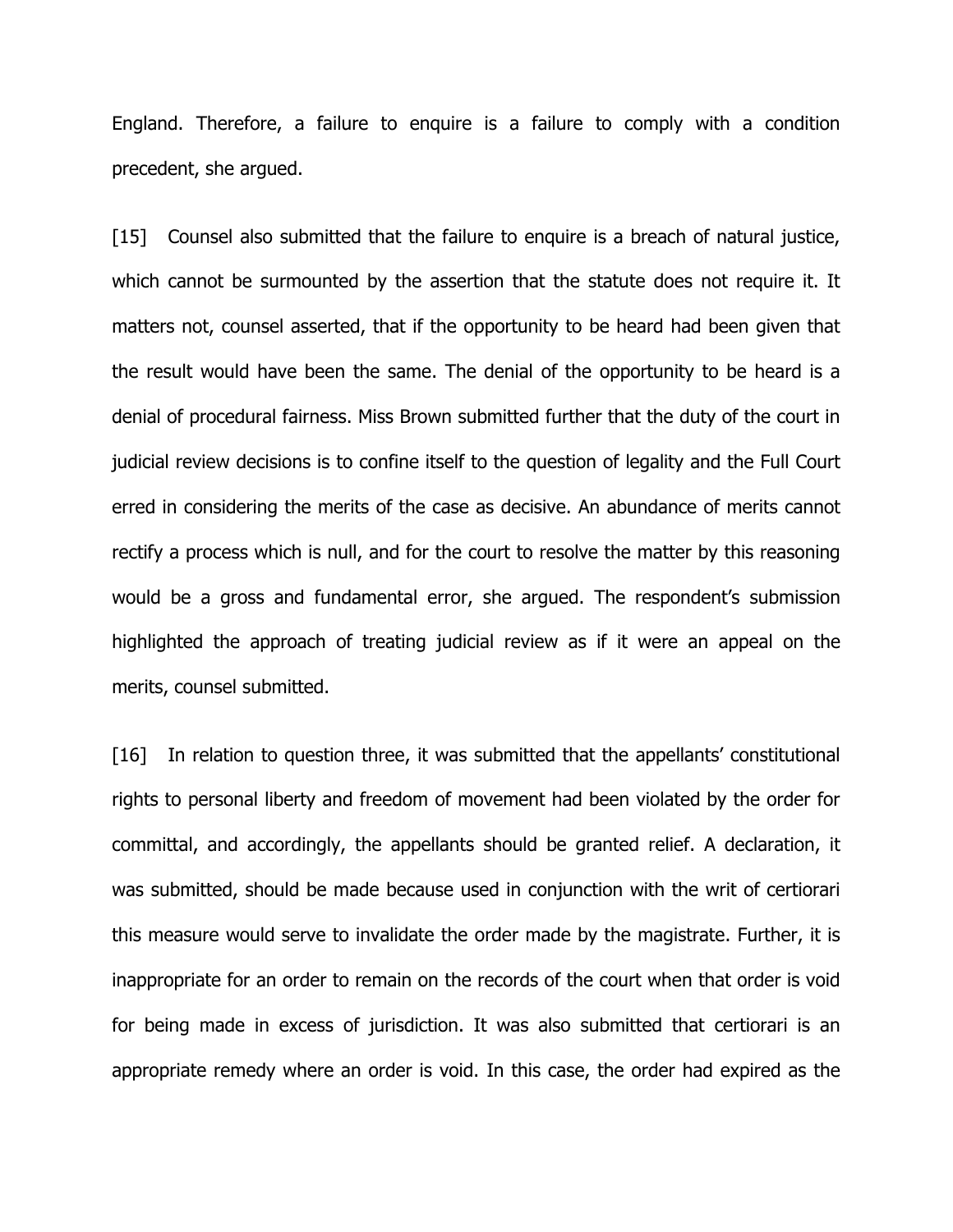term of the committal had already been served, the term imposed being of short duration. Counsel argued that in cases such as these where the term of committal is brief and the person who is the subject of the order is unrepresented, it is virtually impossible to apply for a stay of the order within the period of the committal. The consequence of this is that where an order would have been quashed by virtue of certiorari, this process of rectification would be defeated by the brevity of the sentence. Counsel submitted that if it is appropriate in all other respects for certiorari to be granted, the process should not be circumvented by the imposition of an order of short duration.

[17] Counsel also argued that the remedies sought ought to be granted because the appellants are affected by whether the order is declared null as the appellants' record at the Resident Magistrate's Court would reflect that they had been committed to prison. Further, the matter is one of public interest as every person who may become subject to a maintenance order has an interest in the outcome of the case and the status of committal orders and all magistrates have an interest as it will affect the way in which they carry out their duties.

[18] Mr McDermott, on behalf of the respondent, submitted that the Full Court seemed to have been concerned with whether there should have been a formal hearing, and the court appeared not to have addressed the question of whether there had been an enquiry, which is how the appellants, Mr Fairweather and Mr Lawes have formulated their case before this court. Counsel submitted that section 21 of the Act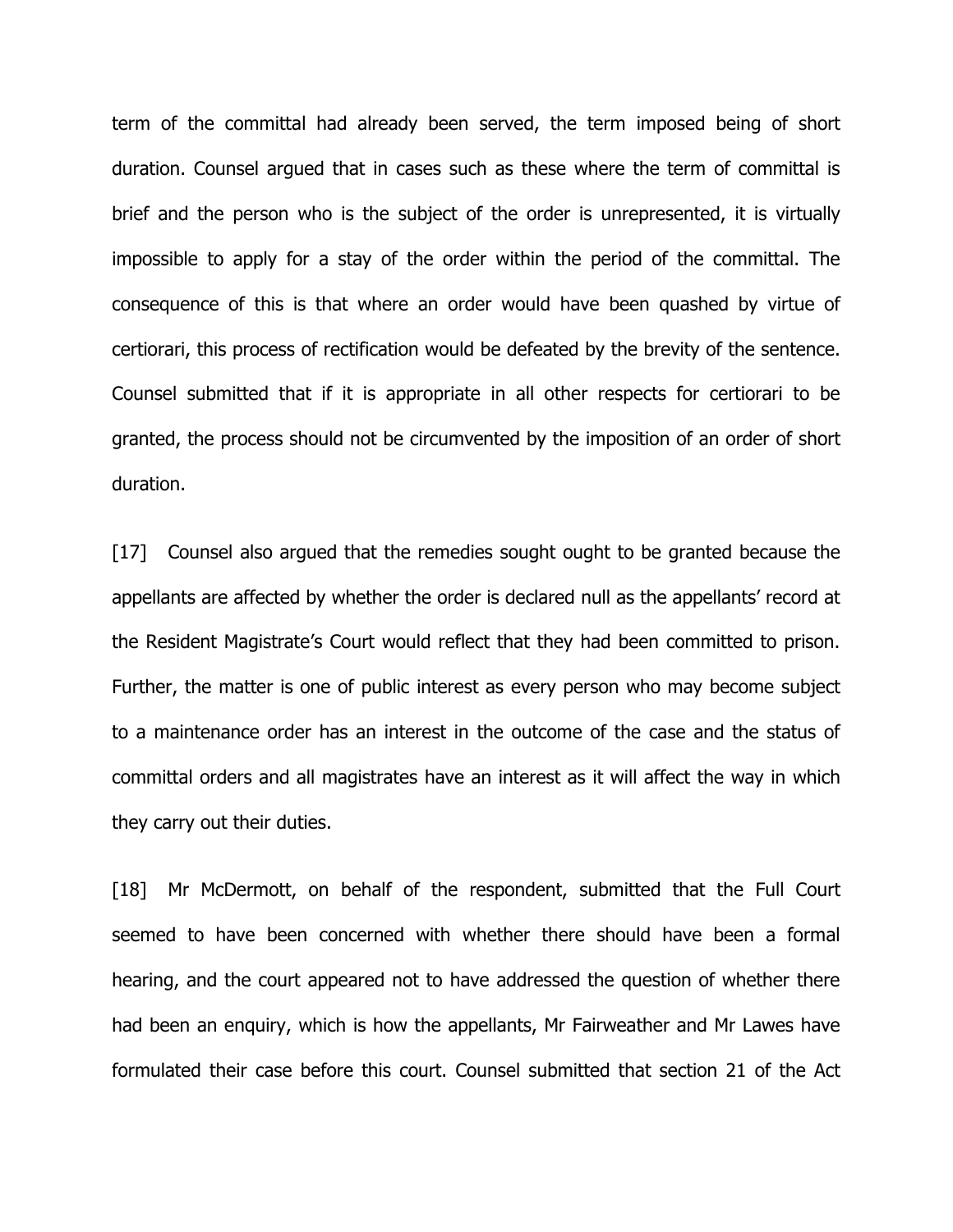creates no obligation on the magistrate to conduct a formal hearing, let alone a formal hearing on the day of the committal. Further, there is no express term requiring that a means enquiry be conducted. Counsel submitted that in **Lloyd** the provision in question had an express term that required the court in the presence of the debtor to enquire as to his means. In **McC v Mullan** the provisions in question concerned how a particular procedure ought to be carried out and it was in that context that the court ruled as to the indispensability of the statutory precedent.

[19] Counsel submitted that it was nonetheless recognised that the absence of the express words does not preclude the court from concluding that in fairness a hearing was required. However, the fair hearing requirement of natural justice is broad and the question of whether there had been a fair hearing is to be determined based upon the circumstances of the case. He submitted that the test was that which was stated by the Full Court, that is, whether there had been an error leading to demonstrable injustice. The question was whether it could be said that the magistrate carried out no enquiry, and, further, that the Full Court was wrong in concluding that in the circumstances, the magistrate acted lawfully. Counsel submitted that when the matter came before the magistrate, an enquiry, if ever one was required, would not have been of the same vigour as that recommended in **Lloyd** because of the relevant statutory provision and the history of the matter. He submitted that no authority had been found to support the appellants' position that the magistrate was obliged to look into the circumstances of the person to be committed as at the date of the matter. Mr McDermott submitted that not only was there evidence that an inquiry had been conducted, there was evidence to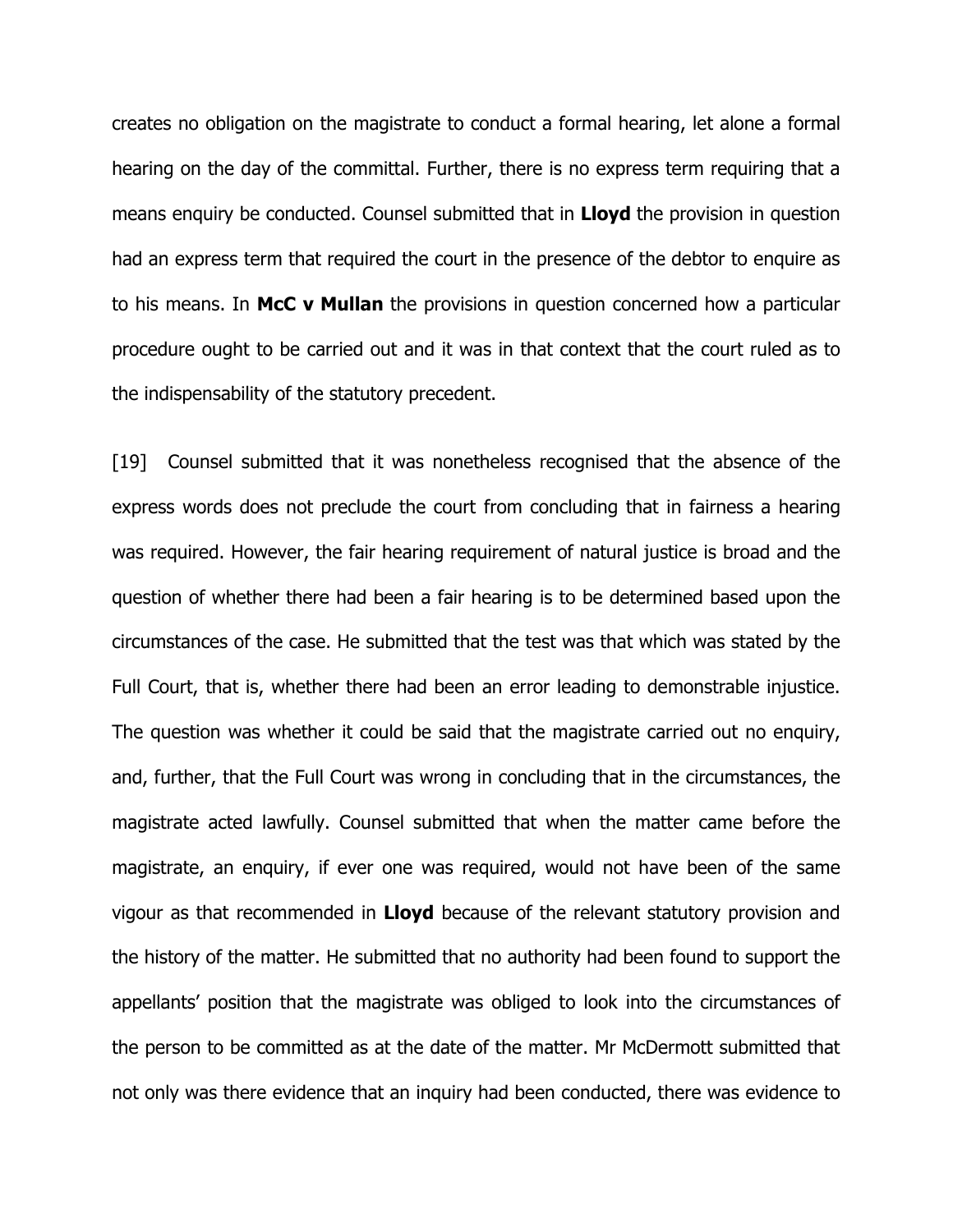support the conclusion of the Full Court that on the totality of the evidence, the magistrate was correct in committing the appellants. Although the magistrate did not say that she conducted an enquiry into the appellants' means, this could be gleaned from her affidavit and the affidavits of the appellants. The appellants had been appearing before the Resident Magistrate's Court in relation to their non-compliance. There was evidence as to their interactions with the magistrate, their failure to pay and the reasons therefor and there was evidence as to their absconding. Counsel submitted further that the cases relied on by the appellants did not involve persons absconding bail.

[20] On the issue of the remedies sought by Mr Fairweather and Mr Lawes, with respect to certiorari, Mr McDermott submitted that this remedy was not the subject of the grounds of appeal. He submitted further that remedies granted upon judicial review are purely discretionary, and so establishing that a public body has erred in law does not automatically entitle one to the remedy sought. For this submission counsel relied on **Credit Suisse v Allerdale Borough Council** [1997] QB 306. He also submitted that where the grant of a declaration is concerned, the court will not grant declaratory relief in matters that are of purely academic interest or are of no practical purpose. Counsel referred to **Williams v Home Office (No 2)** [1981] 1 All ER 1211 to support this submission. In the instant case, he argued, at the time of the claims before the Full Court, the magistrate's decision would have been spent and so any declaration sought would have been an exercise in futility and purely an academic exercise. The wellknown caution by Lord Diplock in **Hadmor Productions Ltd and Others v Hamilton**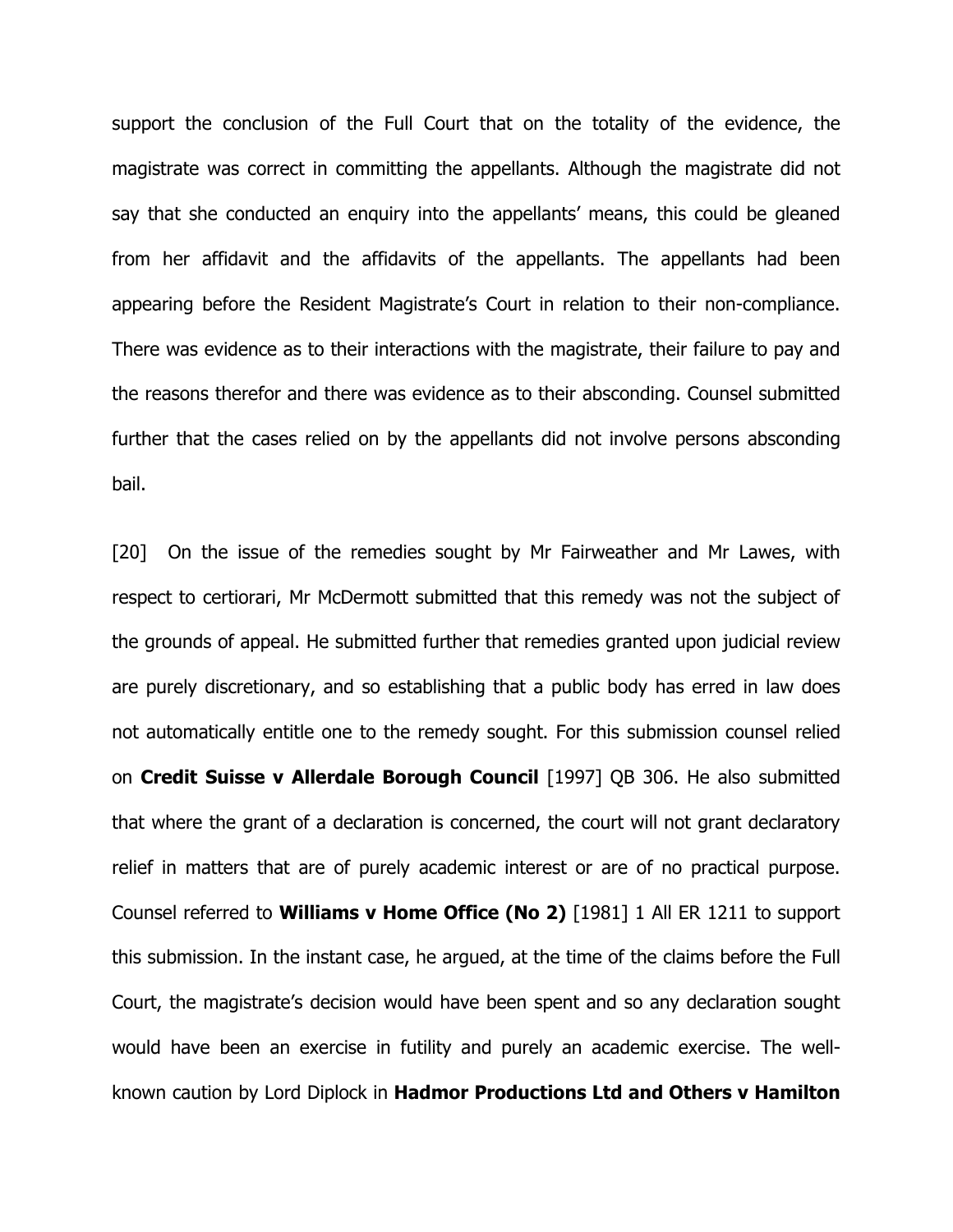**and Others** [1982] 1 All ER 1042 that the Court of Appeal should not disturb the exercise of a discretion merely on the ground that it would have exercised its discretion differently, should be applied.

[21] Counsel also submitted that where the award of damages is concerned, the Full Court was entitled to decline to make an award for vindicatory damages or an order for damages to be assessed as the instant case did not fall within the category of cases which warrant such an award. Relying on the dictum of Downer JA in **Doris Fuller v Attorney General** (1998) 56 WIR 357, he submitted that recourse to the Constitution should be a last resort. Further, he submitted, section 3(5) of the Crown Proceedings Act bars the appellants from obtaining damages arising out of the exercise or purported exercise of the learned magistrate's judicial function. Counsel submitted also that any guidance that Mr Fairweather and Mr Lawes were urging this court to give had already been provided by the Full Court.

#### **Analysis**

[22] Mr Fairweather and Mr Lawes having decided to challenge the Resident Magistrate's order for their committal to prison, chose to do so by way of judicial review and not by way of appeal, although the latter was an option which they were entitled to exercise. The Full Court, being a court of judicial review in these circumstances, its consideration of the matter should have been, as counsel for the appellants submitted, concerned with the manner in which the decision in question was taken and not with the correctness of the decision and an appellate court in a judicial review matter is in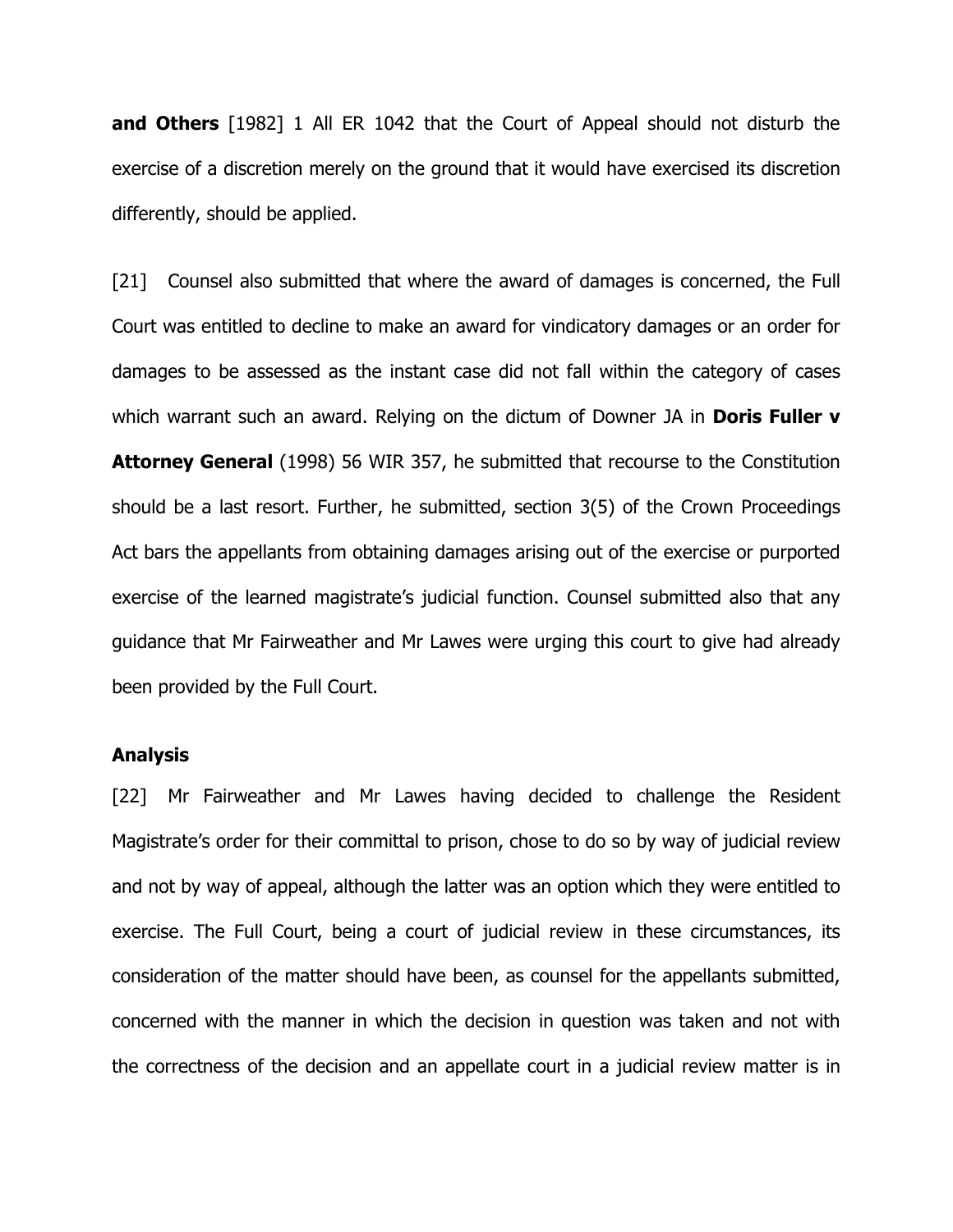like manner constrained. As Brooks JA put it in **Industrial Disputes Tribunal v University of Technology and University and Allied Workers Union** [2012] JMCA Civ 46, the scope of judicial review pertains to "illegality, irrationality or procedural impropriety". He cited with approval the dicta of Roskill LJ in **Council of Civil Service Union v Minister for the Civil Service** [1985] AC 374 that the judicial review court is only concerned with the manner in which decisions have been taken.

[23] From the grounds of appeal and the arguments advanced on behalf of Mr Fairweather and Mr Lawes, it seems to me that their challenge is on the grounds of illegality, in the sense that the magistrate exceeded her jurisdiction in failing to observe the statutory requirement of enquiring into their means on the day on which the order for committal was made; and procedural impropriety, in that she failed to observe proper procedure and failed to follow the rules of natural justice as to hearing from Mr Fairweather and Mr Lawes appellants before committing them. It seems to me also that in the circumstances of this case, these grounds are closely related. There is also issue raised as to the remedies which would be appropriate in this case, but that issue only arises if there is found to be a breach of the statutory procedure. There appears to be no complaint that there was irrationality in the finding that there was wilful refusal or culpable neglect as the main thrust of the argument, on behalf of Mr Fairweather and Mr Lawes seems to be that there was no enquiry.

[24] The question which now arises is whether, based on a reading of section  $21(1)$ , these arguments are of merit. In my view, this provision should not be interpreted in isolation, but must be considered in the light of section 20, which gives the court the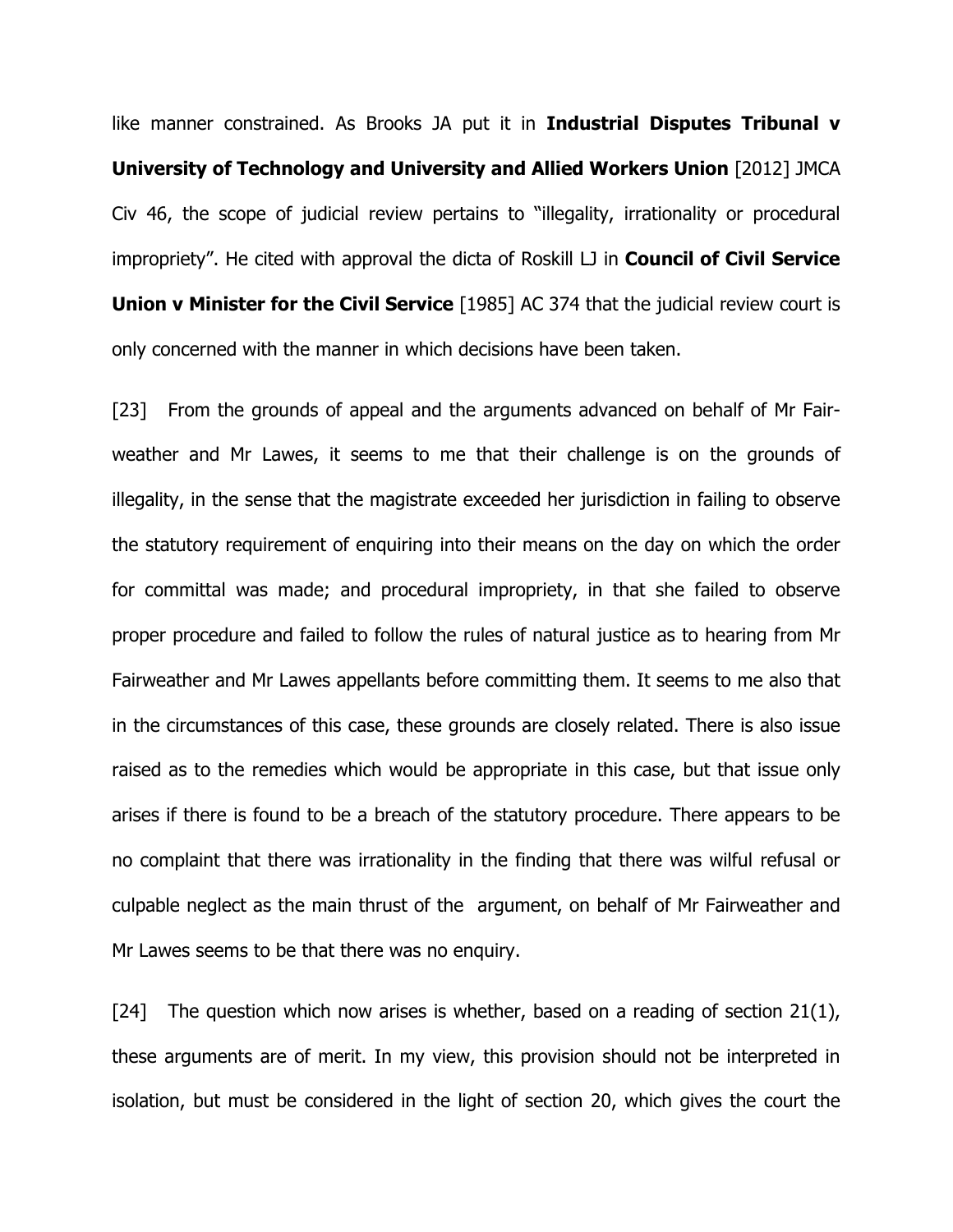power to commit to prison for failure to make payments due under a maintenance order. Section 20, in so far as relevant, provides:

> "**20.-(1)** Where any amount ordered by a maintenance order to be paid to the Collecting Officer is fourteen clear days in arrears, a Resident Magistrate may, on the application of the Collecting Officer, issue a warrant directing the sum due under the order or since any commitment for disobedience as hereinafter provided and the costs in relation to the warrant, to be recovered by the respondent.

> (2) If upon the return of the warrant issued under subsection (1) it appears that no sufficient distress can be had, the Resident Magistrate may issue a warrant to bring the respondent before the Court.

> (3) If the respondent neglects or refuses without reasonable cause to pay the sum due under the maintenance order and the costs in relation to the warrant, the Resident Magistrate may commit the respondent to an adult correctional institution for any period not exceeding three months unless the sum and costs and the costs of commitment, be sooner paid.

- $(4)$  …
- $(5)$  …."

[25] It seems to me that as a precondition to ordering committal to prison, the magistrate or tribunal must be satisfied that the respondent or person who is obligated to pay under the maintenance order must have neglected or refused to pay the sums owing without having a reasonable cause for doing so. If there is no reasonable cause, then the refusal or neglect may be regarded as culpable or wilful. The magistrate can be satisfied of this only where he/she is possessed of information or has knowledge of the circumstances concerning the person who has the obligation to pay and his/her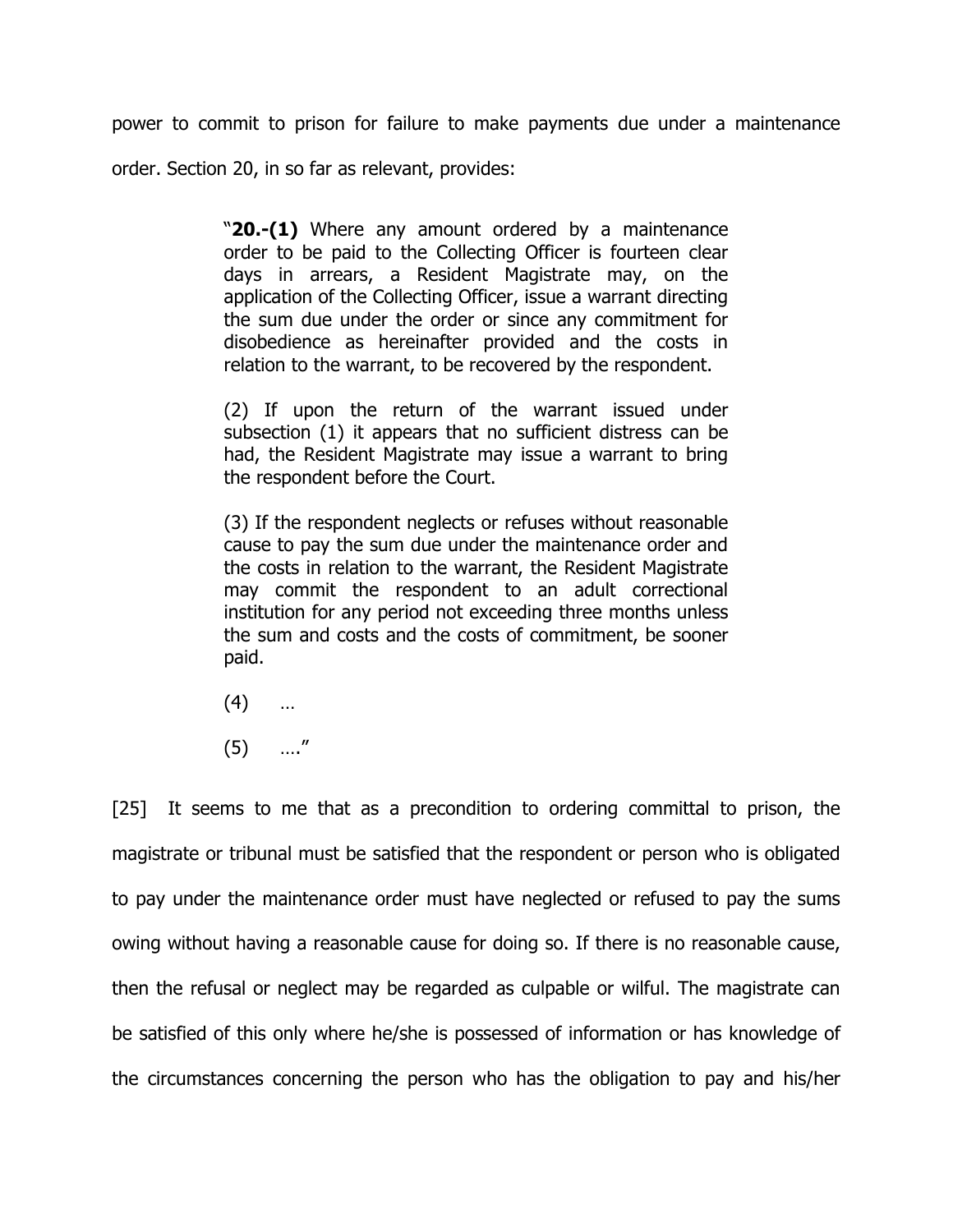non-payment of the sum. Miss Brown has contended that there ought to be a full means enquiry conducted. However, the English authorities on which she has relied in support of this contention all involved statutory provisions in which there was a specific requirement that an enquiry be conducted. In **Lloyds**, the statute required "the court … (in the debtor's presence) [to] inquire whether the failure to pay … was due to his wilful refusal or culpable neglect". In **Ex parte Davies**, the relevant provision required the court to "make enquiry in his presence as to whether his failure to pay the sum … was due either to his wilful refusal or to his culpable neglect". Therefore, to the extent that these cases are based on statutory provisions which provide for a specific procedure to be adopted before the order for committal is made, they are of no assistance since the provisions of our Act are not identical.

[26] Based on a reading of the section, it is my view that the Full Court was correct in its finding that section 21 does not impose a requirement to conduct a formal hearing on the magistrate who is considering whether to commit a non-paying person under a maintenance order to prison. Nor does the section expressly state that there must be an enquiry. Indeed, there is no stipulation in section 20 or 21 as to the procedure to be adopted, but I agree with the Full Court that an individual ought not to be deprived of his or her liberty without the opportunity to be heard and accordingly, the appellants ought to have been heard; this position accords with natural justice. Also, it is by allowing the person in arrears the opportunity to be heard that the magistrate will obtain information as to the circumstances surrounding the person's non-payment.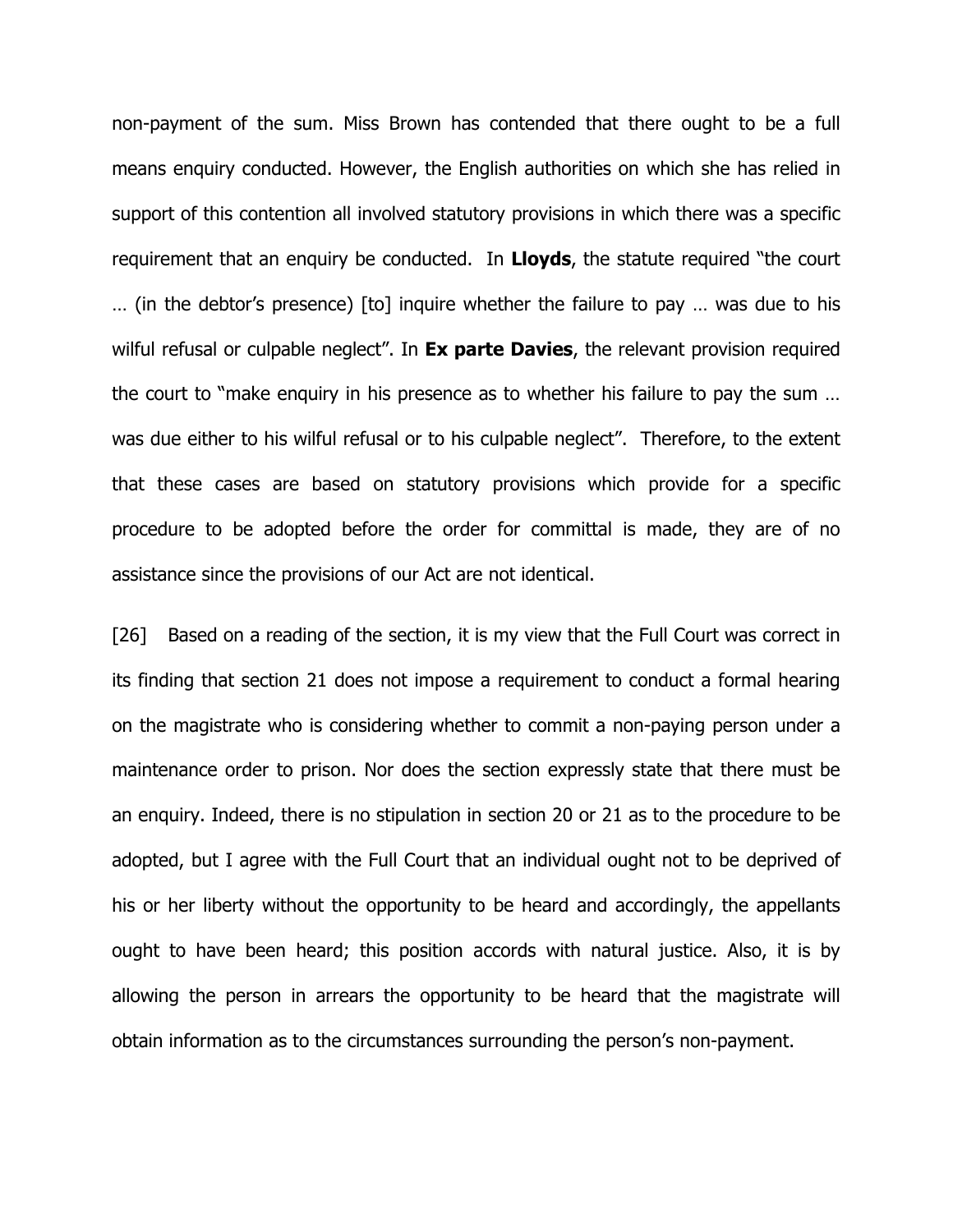[27] There is no set procedure established at common law as to how a hearing is to be conducted. In fact, as Panton JA (as he then was) remarked in **Nyoka Segree v Police Service Commission** SCCA No 141/2001, delivered 11 March 2005, the right to be heard is not confined to a viva voce hearing. In that case it was held that the appellant's right to a fair hearing had not been compromised, although there had been no viva voce evidence, as the appellant had been given ample information as to what was being alleged and was given generous opportunities to respond. A hearing, it seems to me, involves allowing a person who is brought before a tribunal an opportunity to put his case to the tribunal and for the tribunal to consider these circumstances or facts before arriving at its decision. It is my view that in the context of the Maintenance Act, this was what was required and in light of the fact that the nonpaying person should be before the court, it would involve giving that person an opportunity to state his explanation for his failure. Of course, in the course of the person giving his explanation, the magistrate may direct questions at him/her, but there is, in my view, no requirement for the magistrate to embark on an enquiry in the strict sense of the word. The submission that the common law is reflected in the requirement for an enquiry (which I understand to mean a formal enquiry) in the English statutes does not affect this position as the Jamaican statute is not in *pari materi* with the English statutes in this regard. Therefore, the common law could not be imported into the requirements of our statute. Likewise, the alternative submission that the requirement for an enquiry is of general application is unhelpful as the court was not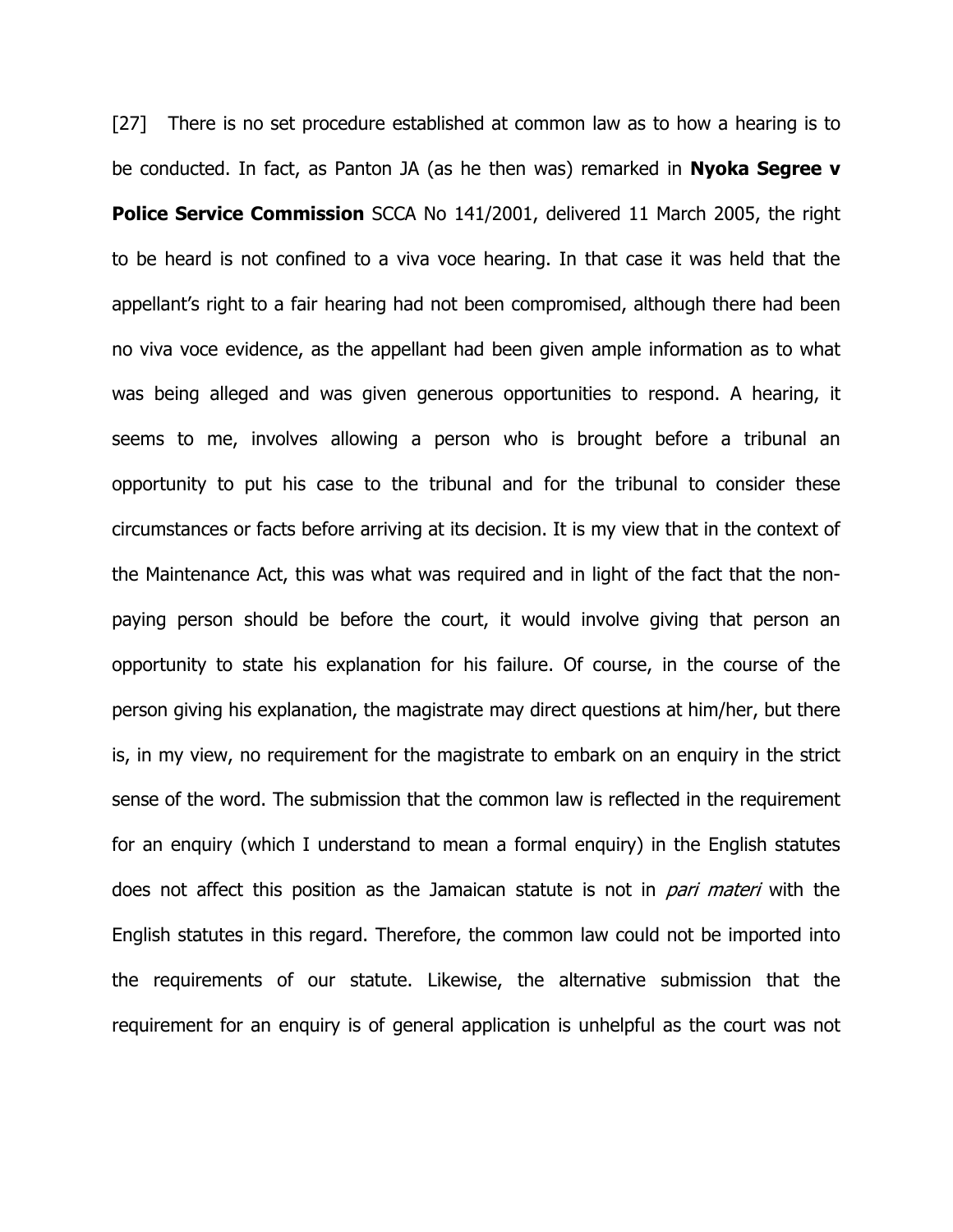provided with any decided case which demonstrated an application of this principle to the statutory provisions that were referred to.

[28] Neither section 20 nor 21 stipulates the scope of the information to be considered. Thus, although the means of the person who is in arrears is a highly material fact to be considered in that it directly affects the person's ability to pay, the magistrate need not limit himself to this consideration. Although I do not find the case of **Ex parte Davies** to be authority on the procedure to be adopted, it is my view that because the test or standard in the English statute in that case is the same, that is, "wilful refusal or culpable neglect", this case provides some assistance on the issue of the scope of the information to be considered. In that case, the justices had carried out an enquiry into the appellant's means, but the English Court of Appeal held that the condition precedent of a proper enquiry had not been observed. O'Connor LJ observed that while it was necessary to try to find out what the present financial position of the defaulter is, the justices had overlooked the requirement of the statute which required that there be an enquiry with a view to determining whether non-payment was due to culpable neglect or wilful refusal. Neill LJ expressed the view that while there was some enquiry about the appellant's finances, the enquiry was directed at finding an answer to the wrong question. They had not examined the question whether failure to pay was due to culpable neglect or willful refusal. This case underscores the fact that the critical issue for consideration is not the means or financial position of the person in arrears, but the broader question of whether there was wilful refusal or culpable neglect, which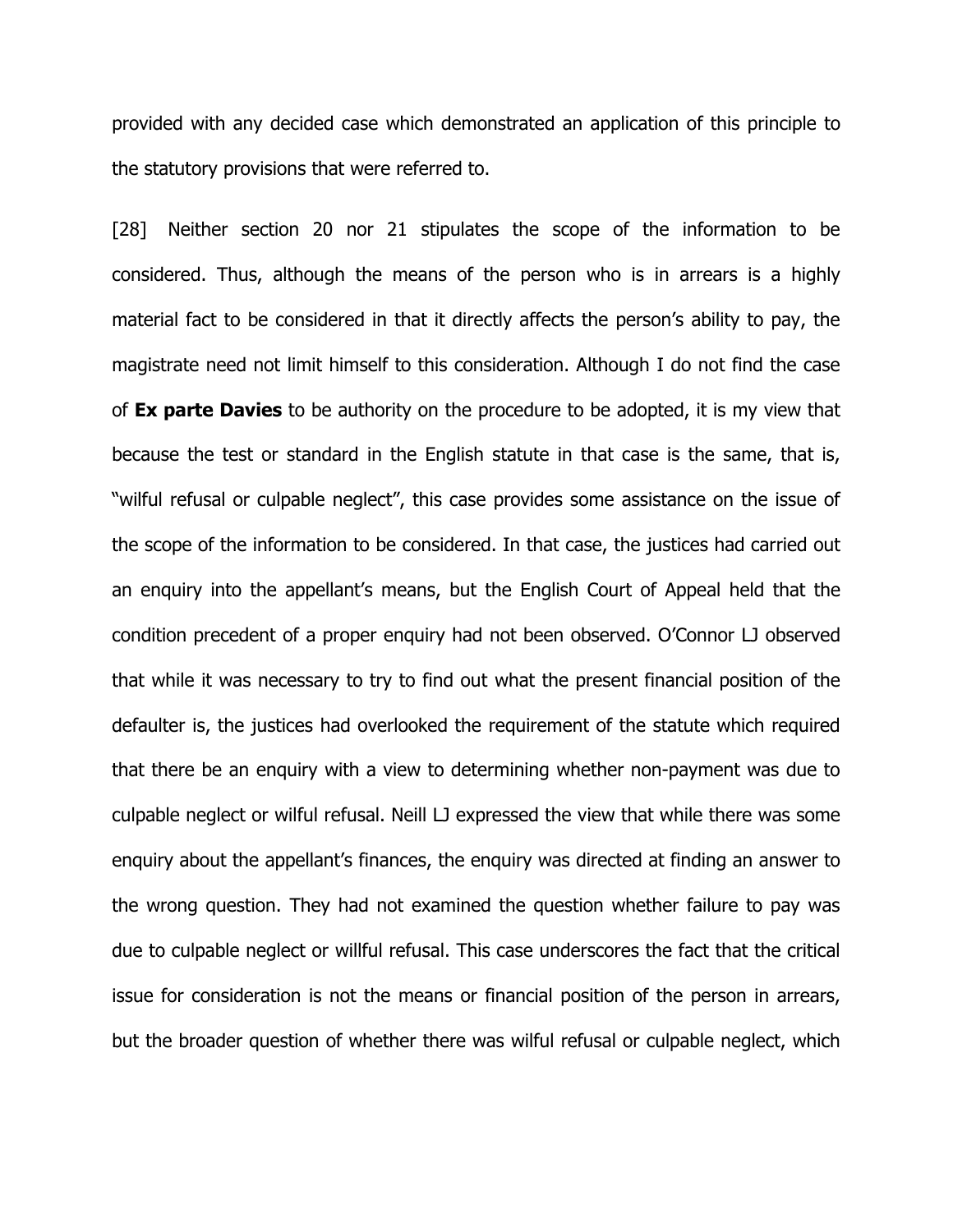would involve a consideration of all the circumstances including factors such as whether the person is unemployed and the person's attempts at finding employment.

[29] Further, it is my view that the answer to the question of whether there is wilful refusal or culpable neglect is not confined to ascertaining the defaulting person's means on the day when the committal order is made. The Act does not provide any guidance on when the information in relation to the person's circumstances is to be ascertained. Therefore, a magistrate is entitled to consider the circumstances of the matter as may be gleaned from the history particularly when the matter involves several appearances in court by the person in arrears in which there were exchanges between the bench and that person. Also, it should be borne in mind that the section provides that once there has been default for 14 days and the warrant of distress is not satisfied upon execution then the person in arrears may be committed. Therefore where the circumstances are of such that a person has been in arrears for a period well in excess of 14 days, information as to the person's circumstances over that period, including the pattern of payment, would certainly be of relevance.

[30] I find support for this position in **Karoonian v Child Maintenance and Enforcement Commission** [2012] EWCA Civ 1379. In that case the scheme for dealing with maintenance is for a parent to apply for a maintenance calculation. Upon the calculation being made, the Maintenance and Enforcement Commission has the power to arrange for the collection of the child support maintenance payable in accordance with the calculation. Where a parent has failed to make payments and it is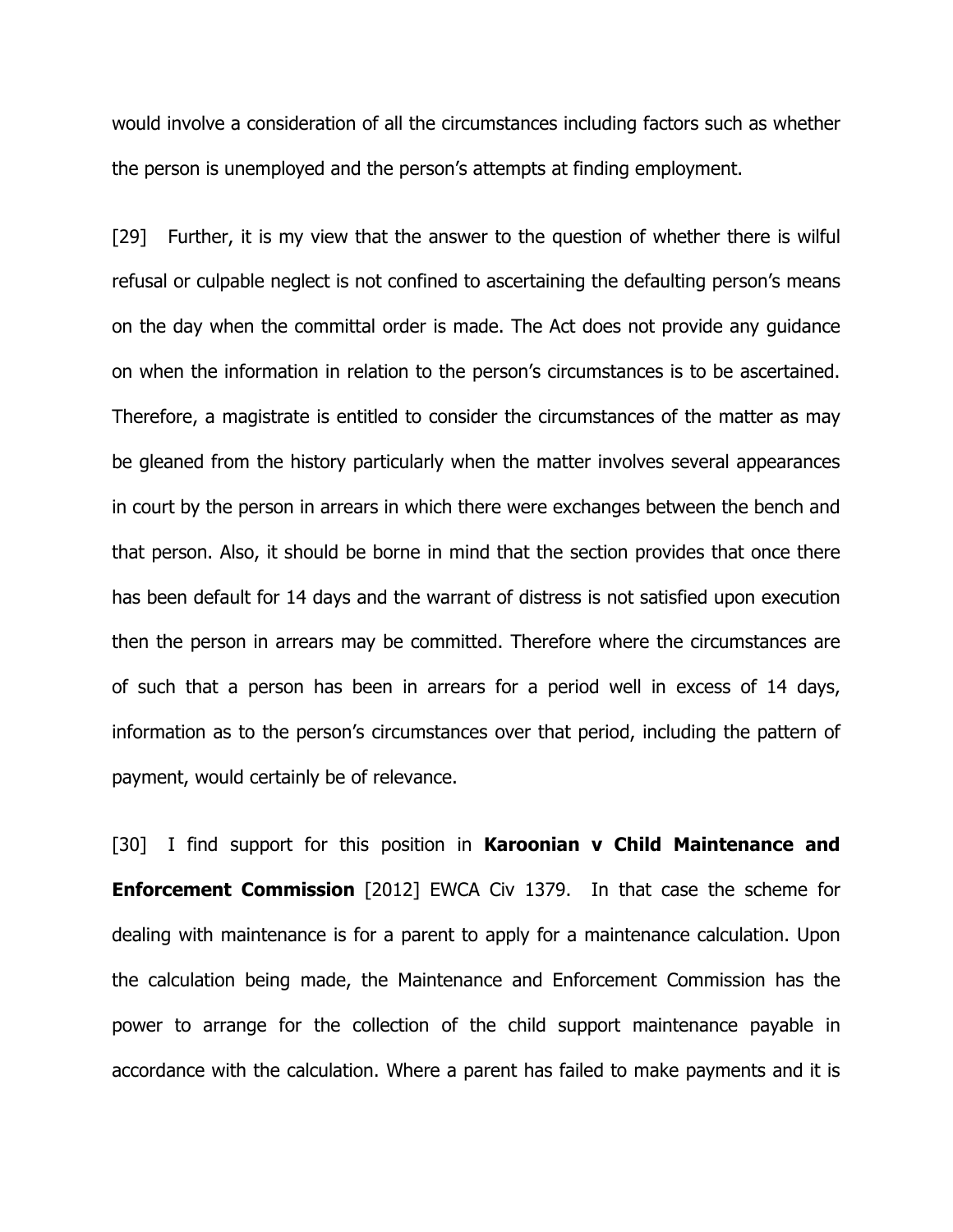inappropriate to make an order for deduction of payment from accounts which can be frozen, the commission may apply to the court for a liability order. Upon obtaining a liability order, the commission may levy distress. Where distress is levied and the amount owing still remains unpaid, the commission may apply for a warrant committing the liable person to prison or for disqualification from driving, but before making the order, the court should inquire as to the person's means and whether there has been wilful refusal or culpable neglect. In the course of examining the issue in the appeal, which was whether the commission was required to have attempted enforcement, Lord Justice Ward had to consider whether there was any "temporal focus for the court's enquiry". At para 24 of his judgment, he said:

> "It is his wilful refusal or culpable neglect to make payment after the liability order has been made that will lead to his committal. So the court must look to the period between the making of the liability order and the hearing of the application for committal. If at the time of the hearing he has the means but has not paid, the court will judge whether the failure to pay is due to wilful refusal or culpable neglect. If at some time between the making of the liability order and the hearing of the committal he did have the means to pay though at the time of the hearing he was without means, nonetheless the court must consider whether he was wilful or culpable when he was possessed of sufficient financial resources to discharge the liability imposed upon him by the liability order."

[31] Although there is no liability order to be made in the context of our Maintenance Act, it is my view that the reasoning is nonetheless applicable as the liability order may be regarded as being analogous to the maintenance order. In deciding whether to commit the person, the magistrate may therefore consider the behavior of the person in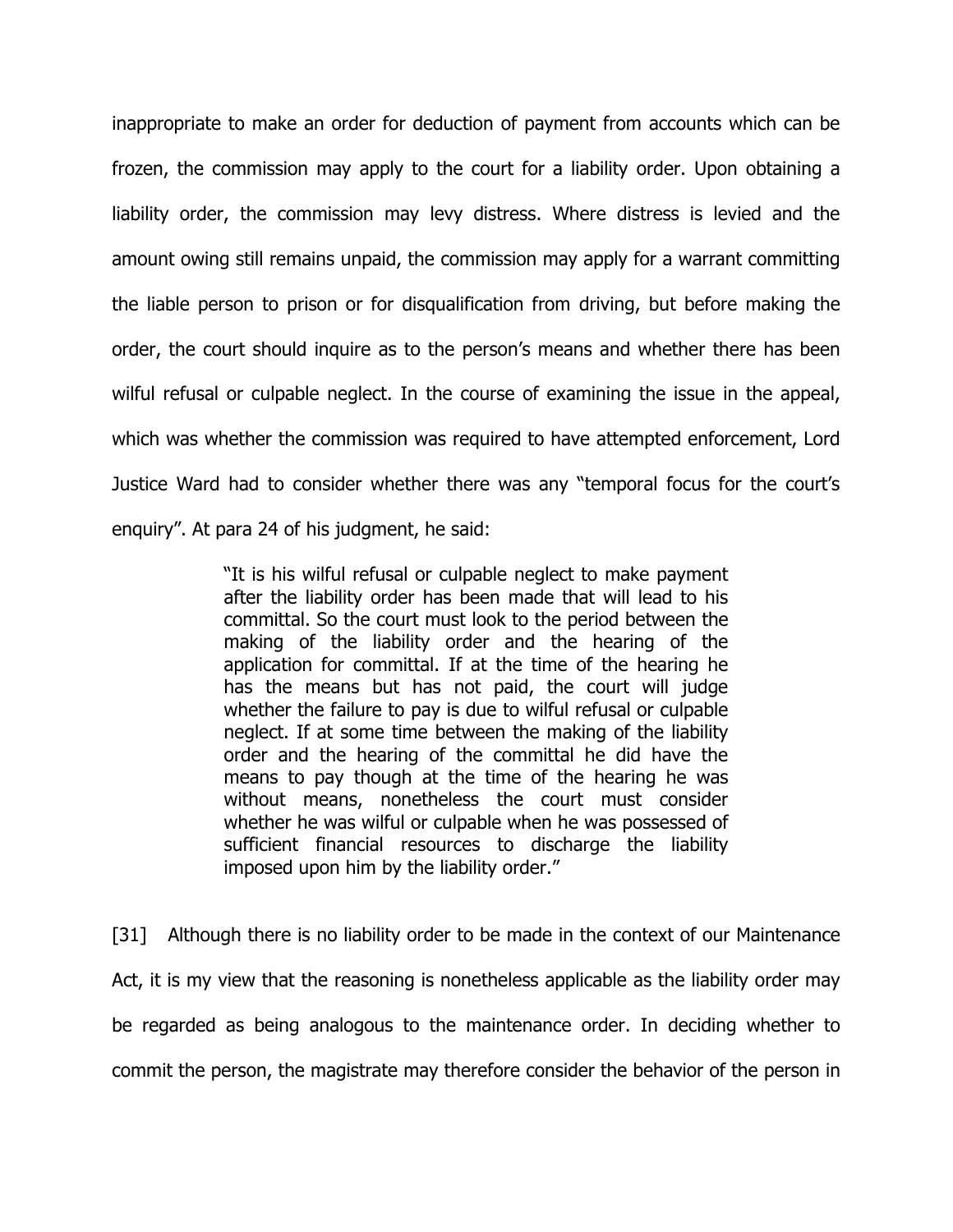arrears, in respect of him honouring his obligations to make payment of the sums owing under the Maintenance Act, from the day of the making of the order to the date on which the court is considering whether to commit him for non-payment and there is no stipulation that the means of this person on the day of the committal is the overriding consideration.

[32] It is my view that the evidence as contained in the affidavits of Mr Fairweather and Mr Lawes as well as the affidavit of the magistrate indicates that the appellants were given an opportunity to give an explanation as to why they did not pay the sums owing under the maintenance order which included information as to their means.

[33] In respect of Mr Fairweather, in his affidavit, he stated that the case regarding the maintenance arrears had been before the Family Court for an extended period and that in January 2009, some of the money owed was waived in respect of two of his children as they were allowed to attend court "and pleaded for me and explained to the court that they received money directly from me when they were going to school and this should be taken into account". According to the magistrate's account, after Mr Fairweather was brought to court on a warrant, he having absconded bail, he was represented by his attorney who chose to make submissions on the jurisdiction of the court in light of the fact that the order had been made under the previous Maintenance Act that had been repealed and the youngest child was at that time (November 2009) 19 years old. Throughout the magistrate's affidavit, it is clear that Mr Fairweather was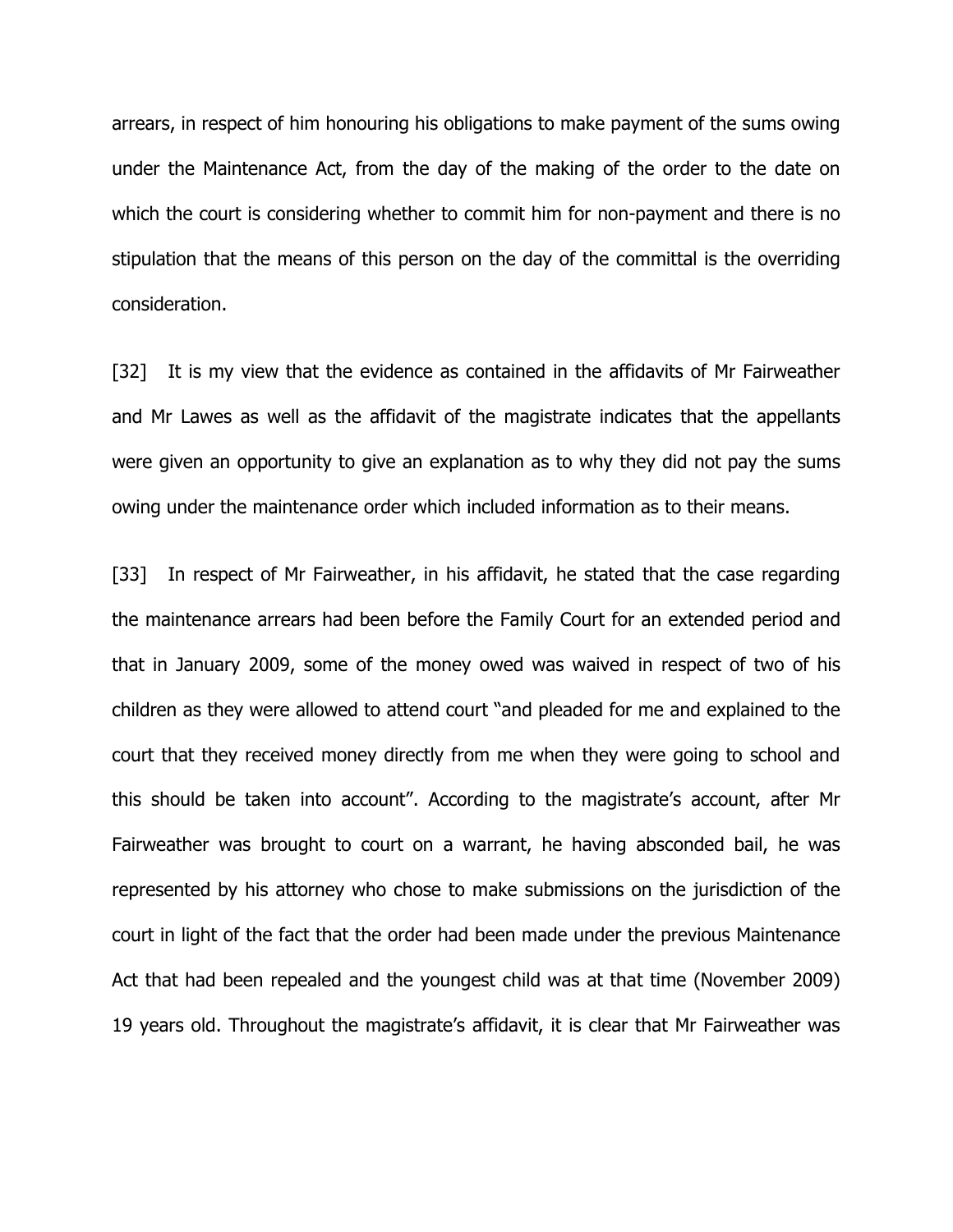given opportunity to provide explanations and there were enquiries made of him as to

his means. At paras 29 and 33 of her affidavit the magistrate stated:

"(29) That as far back as November 2008 when counsel had appeared for my ruling [on the preliminary submissions as to jurisdiction], she advised the court that her client would endeavour to pay the sums as he was in the process of opening a cook shop. That reference to the cook shop was made on almost every subsequent court appearance. Sometimes the position was that the cook shop was not doing well but at the end of the day counsel's position was that Mr Fairweather would pay the sums….

(33) That on the date I remitted the sums, counsel advised the court that although Mr Fairweather had health issues nevertheless he was putting plans in place to operate a business, specifically a Cook Shop which meant that he was not incapacitated by his malady to the point where he couldn't work…"

At para 45, the magistrate stated:

"That the file shows that he had never paid a cent into the court unless he is arrested on a warrant and he has always absconded when these matters are being dealt with."

[34] These assertions of the magistrate were not denied by Mr Fairweather in his further affidavit. It seems to me that regardless of the correctness of her conclusion, the magistrate did allow Mr Fairweather several opportunities to explain himself, did ascertain his financial means and did take what he said into consideration. Even if it could be said that based on Mr Fairweather's evidence the magistrate had been seeking to find out how much Mr Fairweather could pay on the day, in the light of the evidence taken as a whole from both Mr Fairweather and the magistrate, it cannot be said that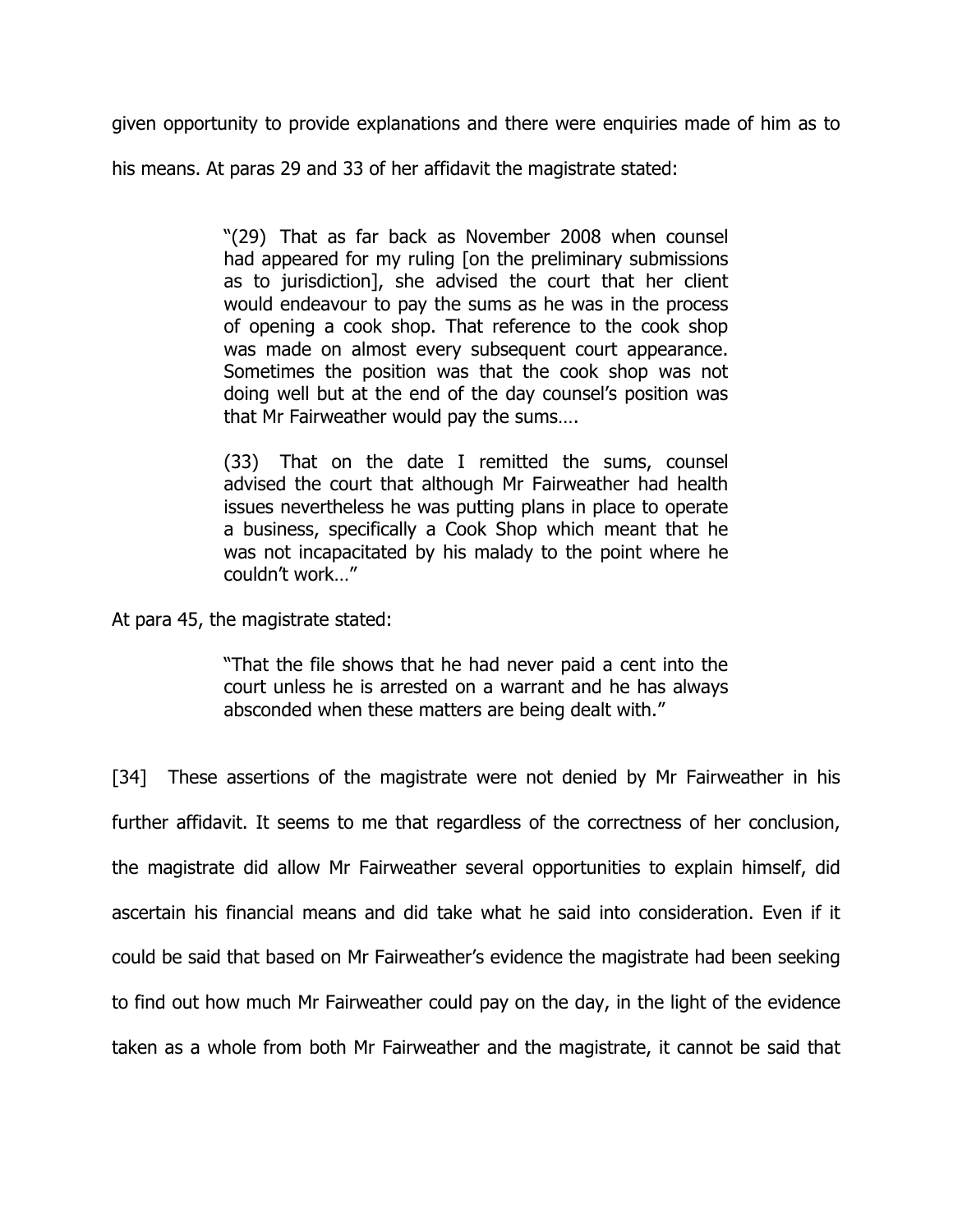the hearing which was afforded to Mr Fairweather was limited to this. Accordingly, it is my view that the requirement of the section was carried out.

[35] In relation to Mr Lawes, the affidavit evidence indicates that he was given an opportunity to be heard or to give an explanation as to the circumstances surrounding his failure to pay the sums owing under the maintenance order. At paras 4-6 of his affidavit, Mr Lawes stated:

- "4. On the  $8<sup>th</sup>$  March 2010 when I was taken before the court, I paid \$20,000.00 in court. I explained that the reason why I did not come to court on  $27<sup>th</sup>$  August 2009 was because I did not have any money and I was afraid. I told the Judge that I had sent the money with my big daughter and I even had 3 receipts but they did not look on them.
- 5. I further told the court on that day that between me and my girlfriend we could pay \$10,000.00 per month. I told the Judge about the setbacks I had because my house was robbed and my brother, whose car I drive to do taxi work, had not sent the insurance money and the car had been in the pound.
- 6. The judge then said that based on what I had told her I should do 10 days or pay \$320,000.00 and the police carried me down."

In her affidavit, the magistrate stated that the maintenance order was made with the consent of the parties and that the warrant of distress dated 24 October 2008 was in the sum of \$434,000.00 for arrears for 16 June 2006 to 24 October 2008, which, she stated, suggested that the arrears would have started accumulating three days after the order was made on 13 June 2006. The magistrate further stated that on 26 May 2009 a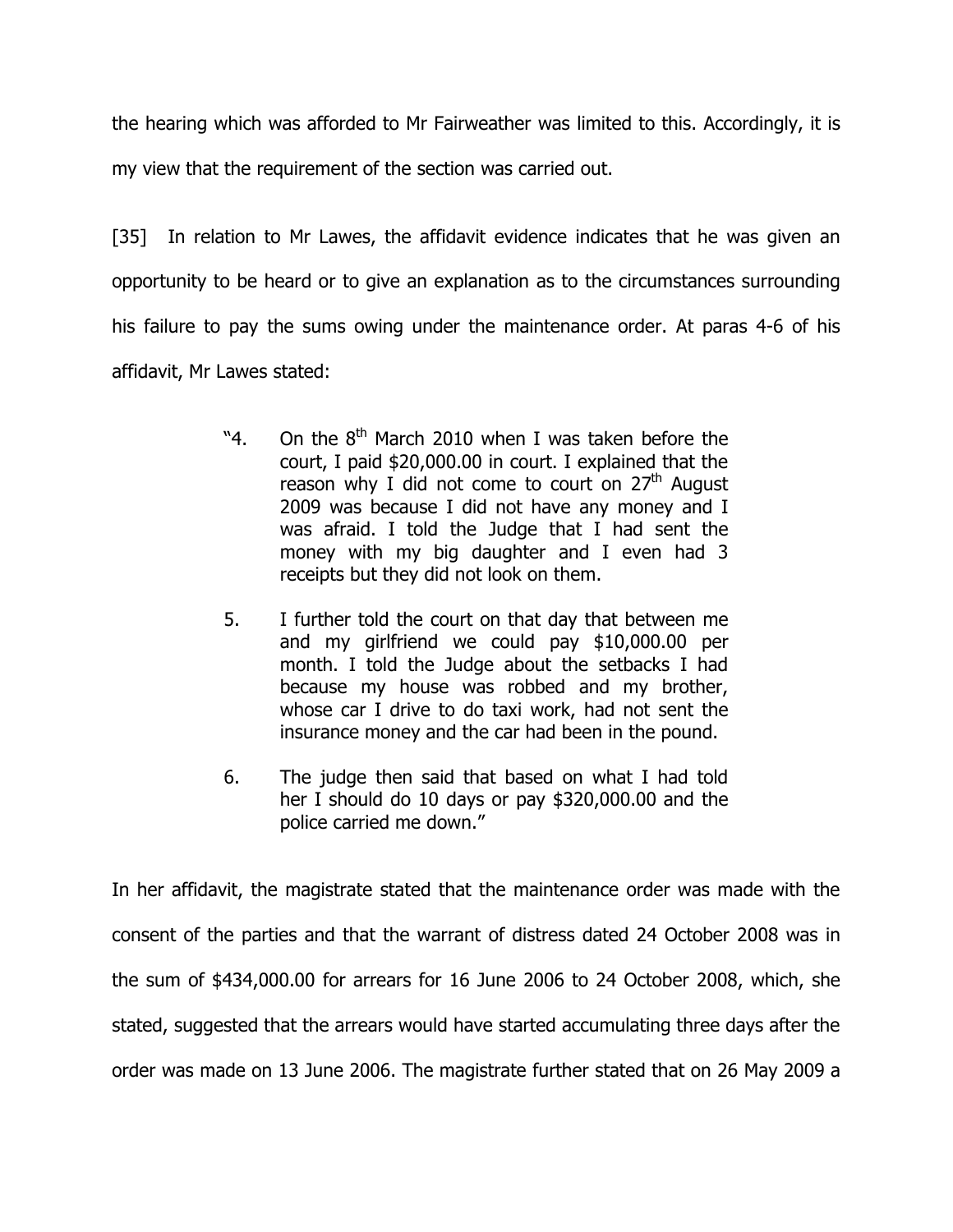forthwith order was made for Mr Lawes to pay the \$434,000.00, which suggests that he made no payments between 2008 and 2009. Other than asserting that he had given the money to his older daughter to pay, Mr Lawes did not dispute these assertions in his affidavit evidence. The magistrate was entitled to consider the long period of default, the fact that Mr Lawes would have been operating a taxi previously with little or no payments appearing to have been made during that time as well as what he proffered as an explanation on the day of committal.

[36] In my view, the requirement of the Act as to the condition which should obtain before an order is made for the committal of a person in arrears to prison was satisfied. While the magistrate could have indicated to Mr Fairweather and Mr Lawes that she was satisfied that their non-payment had reached the standard stipulated by the Act, it was unnecessary for her to do so. What was important was that they understood that they were being committed to prison due to their non-payment of the maintenance sums. It was this non-payment that had caused them to be taken before the magistrate. While it does not appear that the magistrate gave them her reason for committing them and it may have been prudent for her to do so, it is my view that this cannot vitiate a decision that was, in all other respects, arrived at in accordance with the Act.

[37] In the light of the conclusion which I have come to, it is not necessary to consider the other issues raised by Mr Fairweather and Mr Lawes as to what is the